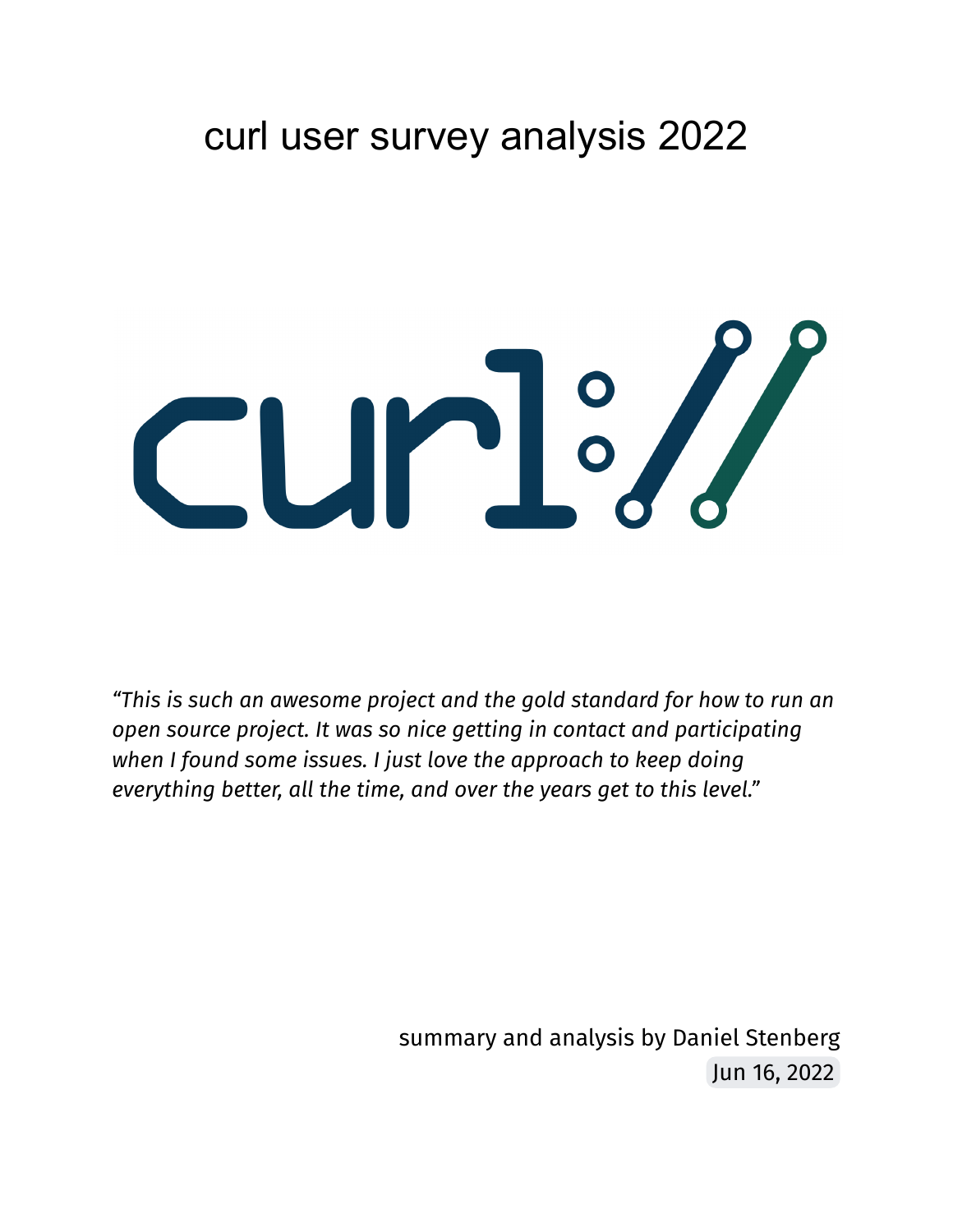# About curl

Curl is an established and mature open source project that produces the curl tool and the libcurl library. While is a small project, with few maintainers its products run in several billion Internet connected devices, applications, tools and services. curl is without doubt one of the world's most widely used software components.

# Survey Background

We run a curl user survey annually in an attempt to catch trends, views and longer running changes in the project, its users and in how curl fits into the wider ecosystem. This year, the survey was up 14 days from May 18 to and including May 31. This was the  $9<sup>th</sup>$  annual survey as the first one ran in 2014.

The survey was announced on the curl-users and curl-library mailing lists (with reminders), numerous times on Daniel's twitter feed (@bagder), on LinkedIn and on Daniel's blog (https://daniel.haxx.se/blog). The survey was also announced on the curl web site with an "alert style" banner on most pages on the site that made it hard to miss for web visitors.

# Survey Bias

We only reach and get responses from a small subset of users who voluntarily decide to fill in the questionnaire while the vast majority of users and curl developers never get to hear about it and never get an opportunity to respond. Self-selected respondents to a survey makes the results hard to interpret and judge. This should make us ask ourselves: is this what our users think, or is it just the opinions of the subset of users that we happened to reach. We simply have to work with what we have.

# Hosted by Google

We use a service run by Google to perform the survey, which leads to us losing the share of users who refuse to use services hosted by them. We feel compelled to go with simplicity, no cost and convenience of the service rather than trying to please everyone. We have not found a compelling and competitive alternative provider for the survey.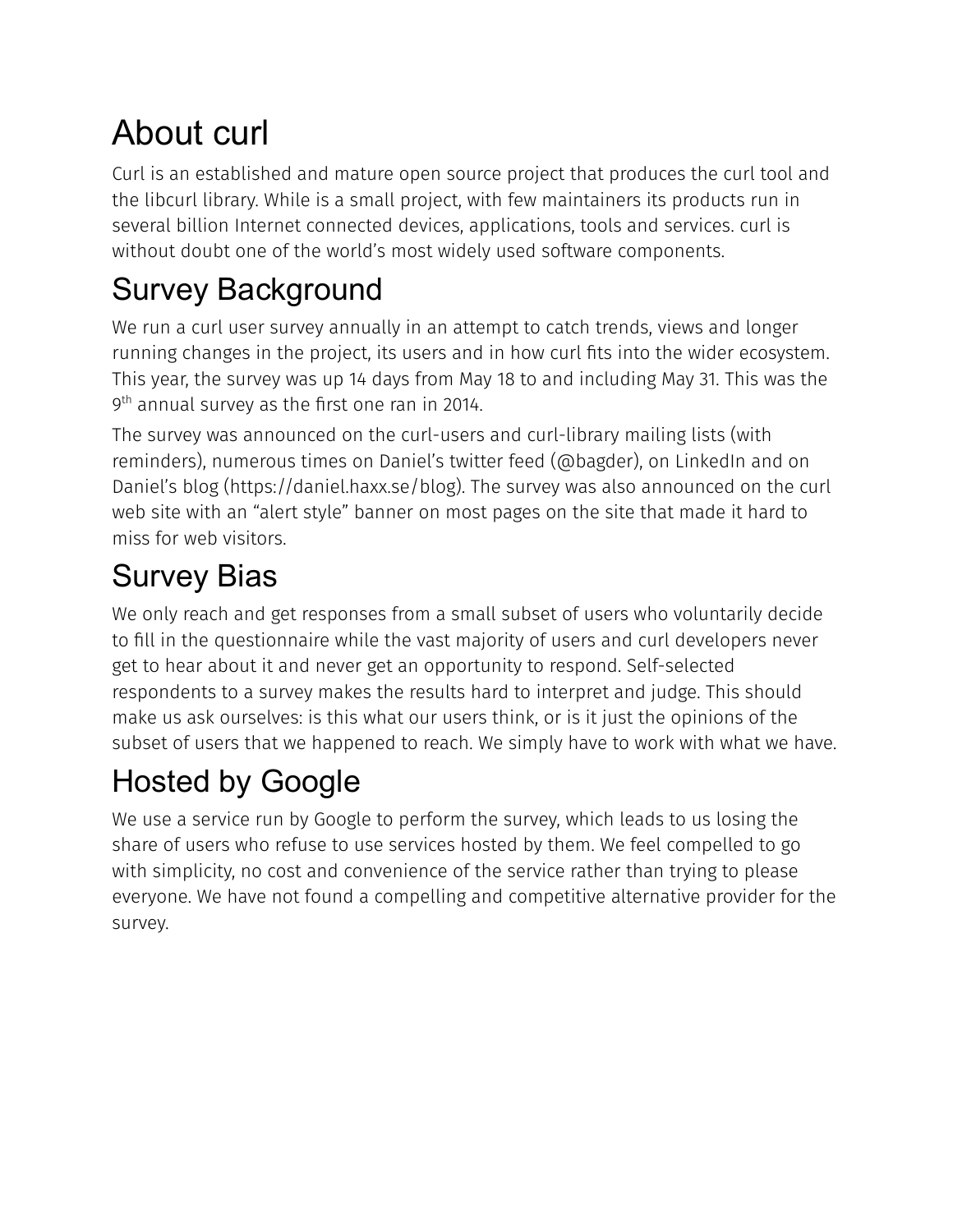#### Responses

This year's survey results match previous years to a fascinating degree - which is a general pattern over the years. We seem to get strikingly similar answers year over year, even though only 18.2% of the users this year say they answered the survey last year (up from 12% last year).

One detail that broke the trend this year was the number of responses. We have seen a slow increase in attention to this survey in previous years, but in 2022 that took a real nosedive. This year's 473 responses is just 43.9% of last year's 1078 responses and the lowest participation level in six years. I have no idea why.



## **Continents**

The users who answer the survey remain European to a large degree (59%). The second largest continent is North America at 26%.

The distribution across the world roughly matches the results we have seen for all five years we have asked this question.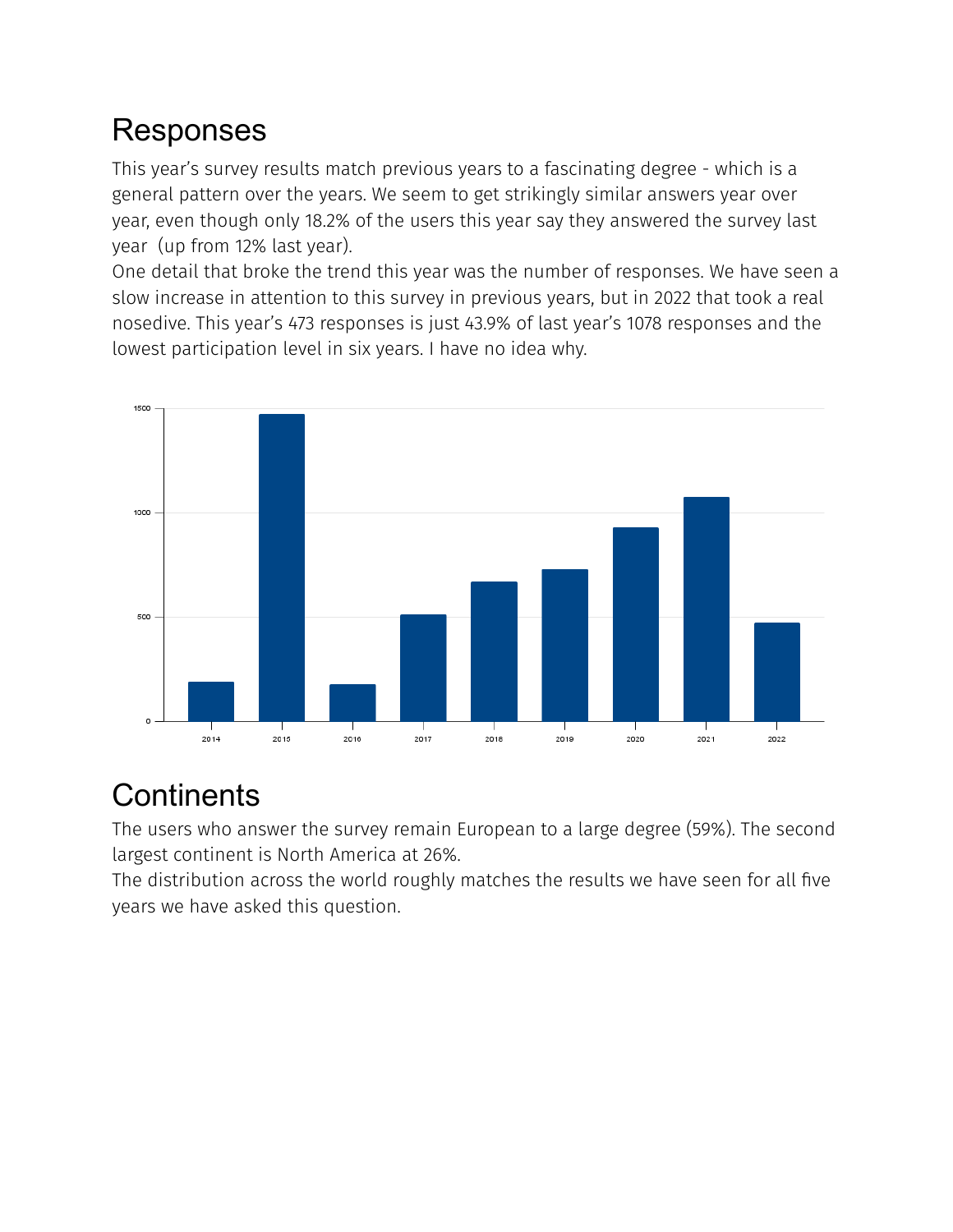

#### Kind of users

To get a clue who everyone is that answers this survey, we added this question a few years ago and the response distribution is amazingly similar year-to-year. More than half identify as backend developers, sysadmins or app developers. The *other* category is notably big at 13.1%, probably because people don't quite like the provided options well enough.

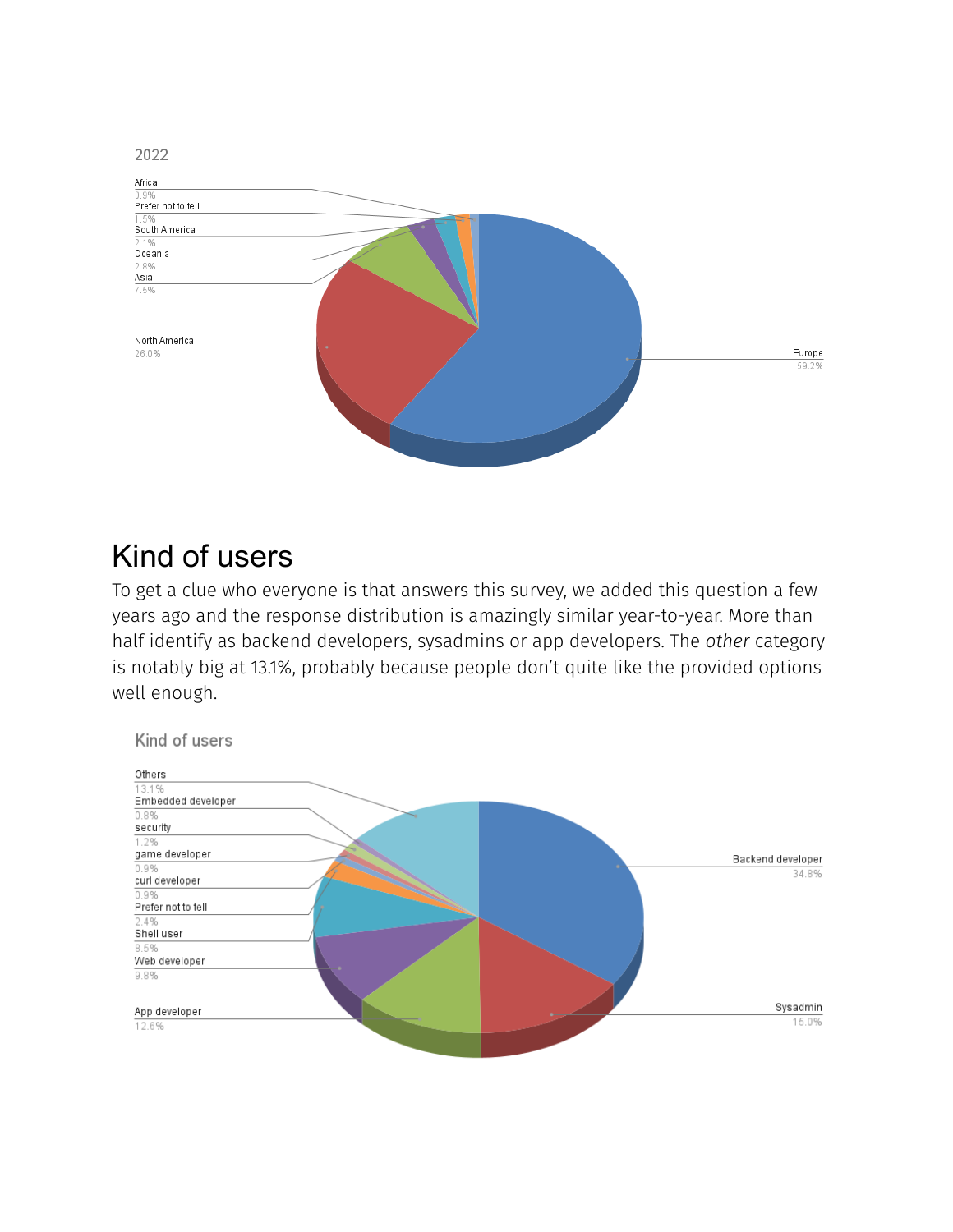### Protocols

One of the most popular questions and answers from this survey every year. What protocols are people using? How have they changed from last year? This year follows the trend from previous years. HTTPS and HTTP are by far the most commonly used curl protocols. This chart is often referred back to in subsequent discussions when discussing if there are support protocols ripe for getting ripped out or otherwise deprecated.

| <b>HTTPS</b>     | 97.90% |
|------------------|--------|
| <b>HTTP</b>      | 89.80% |
| <b>FTP</b>       | 23.40% |
| <b>SFTP</b>      | 12.70% |
| <b>FTPS</b>      | 11.30% |
| FILE             | 11.30% |
| <b>SMTP</b>      | 8.70%  |
| <b>SCP</b>       | 7.20%  |
| <b>SMTPS</b>     | 6.20%  |
| <b>GOPHER</b>    | 5.10%  |
| LDAP             | 4.90%  |
| <b>LDAPS</b>     | 4.90%  |
| <b>IMAPS</b>     | 4.70%  |
| <b>TELNET</b>    | 4.00%  |
| <b>IMAP</b>      | 4.00%  |
| <b>TFTP</b>      | 3.80%  |
| <b>SMB</b>       | 3.20%  |
| POP <sub>3</sub> | 3.20%  |
| POP3S            | 2.50%  |
| <b>MQTT</b>      | 2.10%  |
| <b>SMBS</b>      | 1.90%  |
| <b>RTMPS</b>     | 1.70%  |
| <b>RTMP</b>      | 1.50%  |
| <b>DICT</b>      | 1.50%  |
| <b>GOPHERS</b>   | 1.50%  |
| <b>RTSP</b>      | 1.10%  |

Looking at the six most popular protocols this year (the ones with 10% or more usage) and how they have developed over the years, we can possibly see a decreased use of FTP - the yellow line in the graph below. HTTPS became the number one protocol in 2018 and has remained in top since then.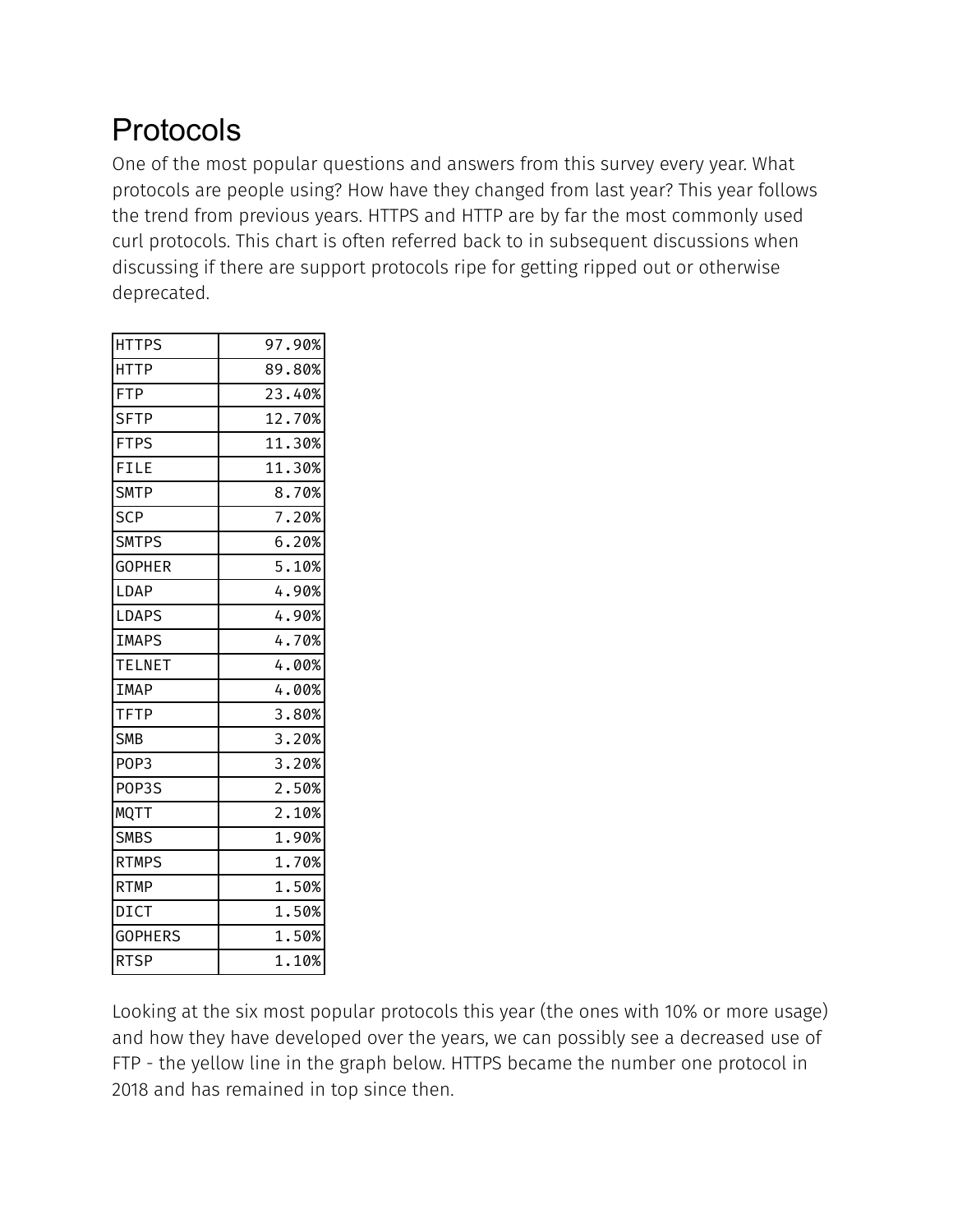

On average each respondent selected 3.2 protocols. The median number of protocols selected were two. Two users selected 26 protocols.

41.4% of users use **three** or more protocols. 26.0% use **four** or more. 16.2% use **five** or more protocols. 10.9% use **six** or more protocols. 2.9% use **ten** or more protocols!



Respondents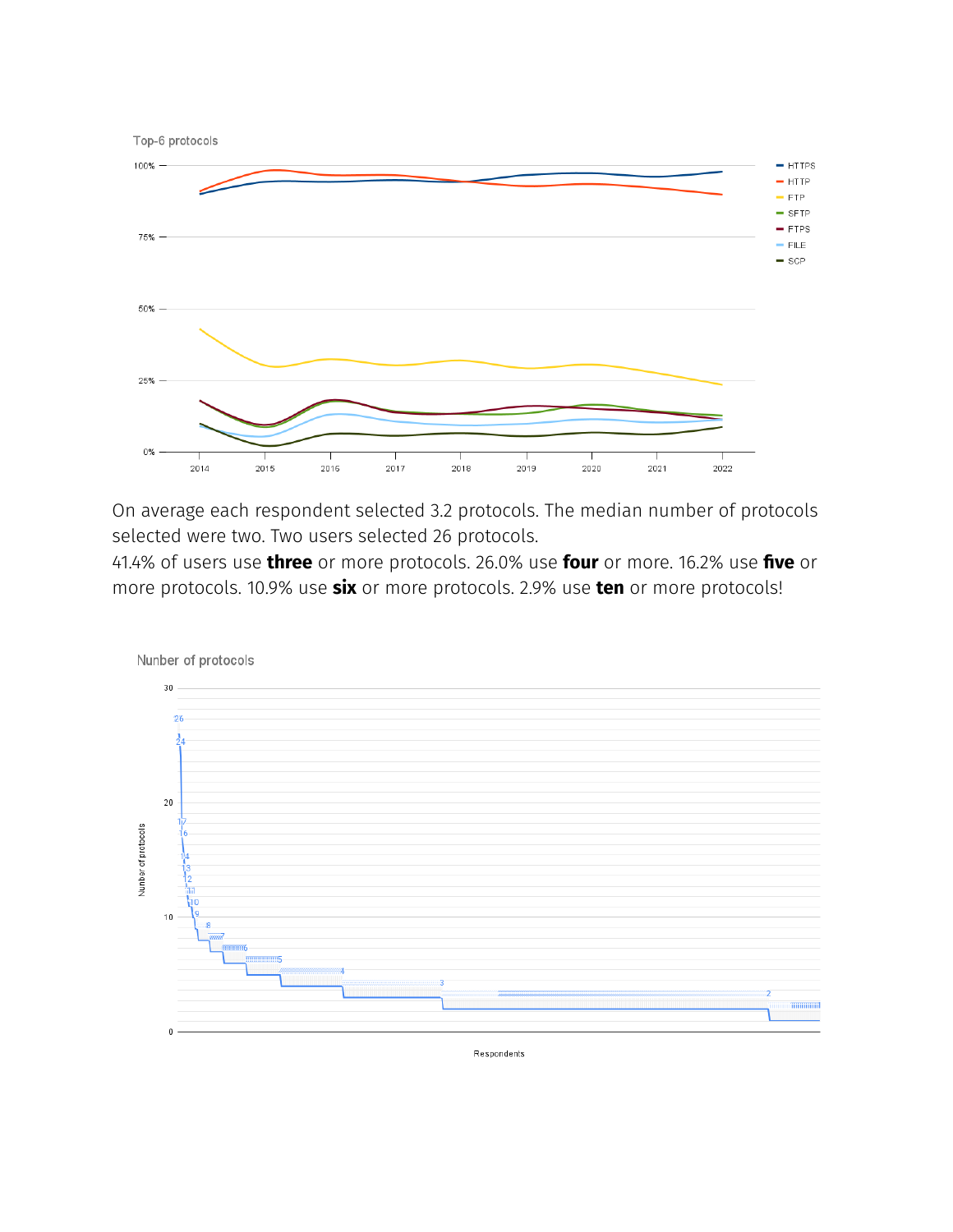#### Platforms

We have records of curl running on **86** different operating systems over the years. Several of those were probably custom modified with changes we never got upstreamed, and many of the users on niche systems most likely did not respond to this survey.

The top-5 platforms remain the same over time. Windows surpassed macOS a few years ago and it seems to reliably have established itself as the number two platform. On average, users selected 2.4 platforms in the answer.



The complete results for 2022

| Linux             | 92.80% |
|-------------------|--------|
| Windows           | 52.00% |
| mac <sub>OS</sub> | 42.50% |
| Android           | 14.90% |
| FreeBSD           | 10.20% |
| i0S               | 5.90%  |
| OpenBSD           | 5.70%  |
| NetBSD            | 2.50%  |
| Game console      | 2.10%  |
| Solaris           | 1.90%  |
| <b>TRM</b>        | 1.90%  |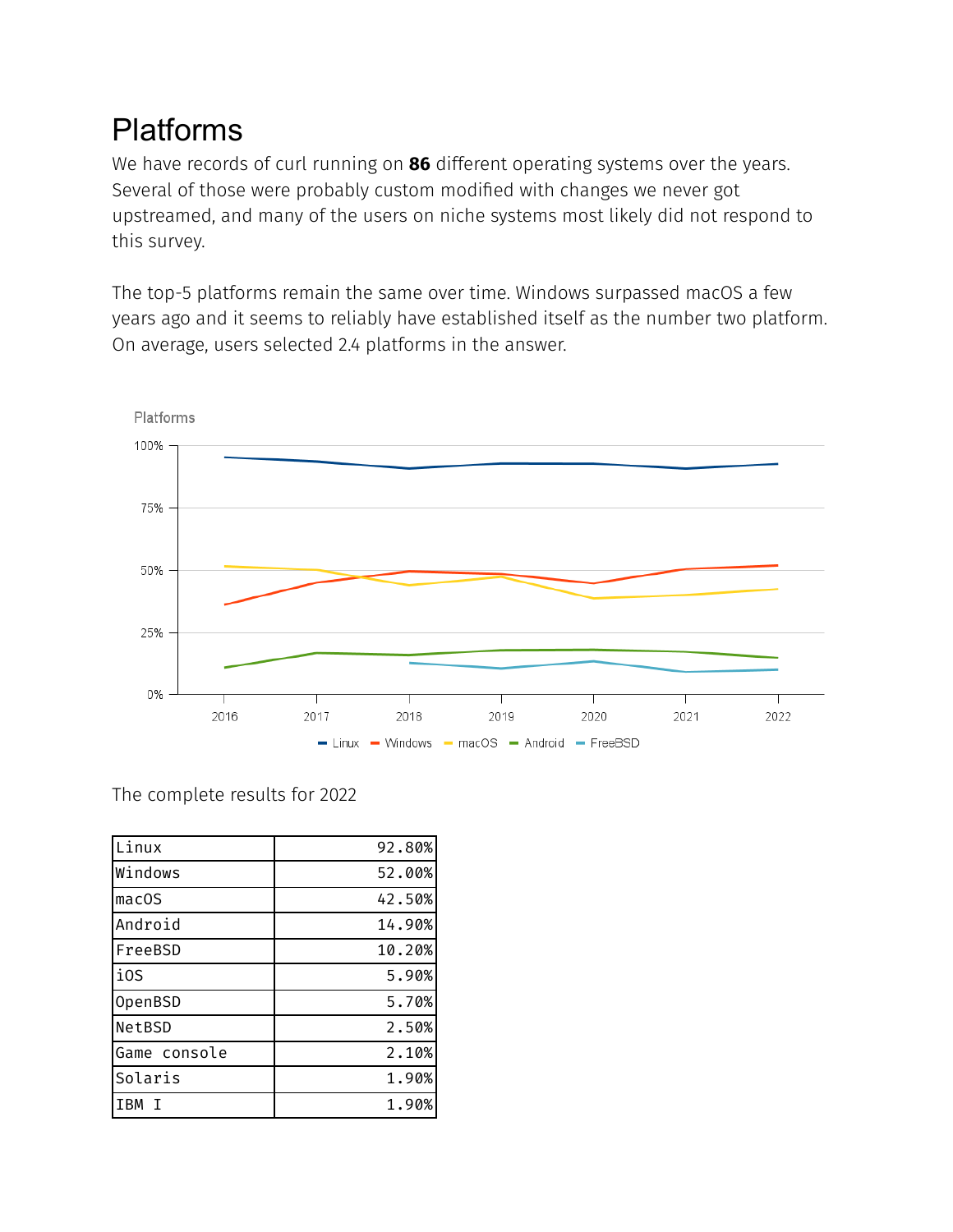| Another unix | 1.30% |
|--------------|-------|
| OpenIndiana  | 1.30% |
| <b>AIX</b>   | 1.30% |
| <b>RTOS</b>  | 0.80% |
| <b>VMS</b>   | 0.80% |
| MS-DOS       | 0.60% |
| AmigaOS      | 0.40% |
| <b>HPUX</b>  | 0.40% |
| IRIX         | 0.20% |

60% of users remain using 2-3 platforms and the distribution of single and multi platform users remains astonishingly fixed over the years.

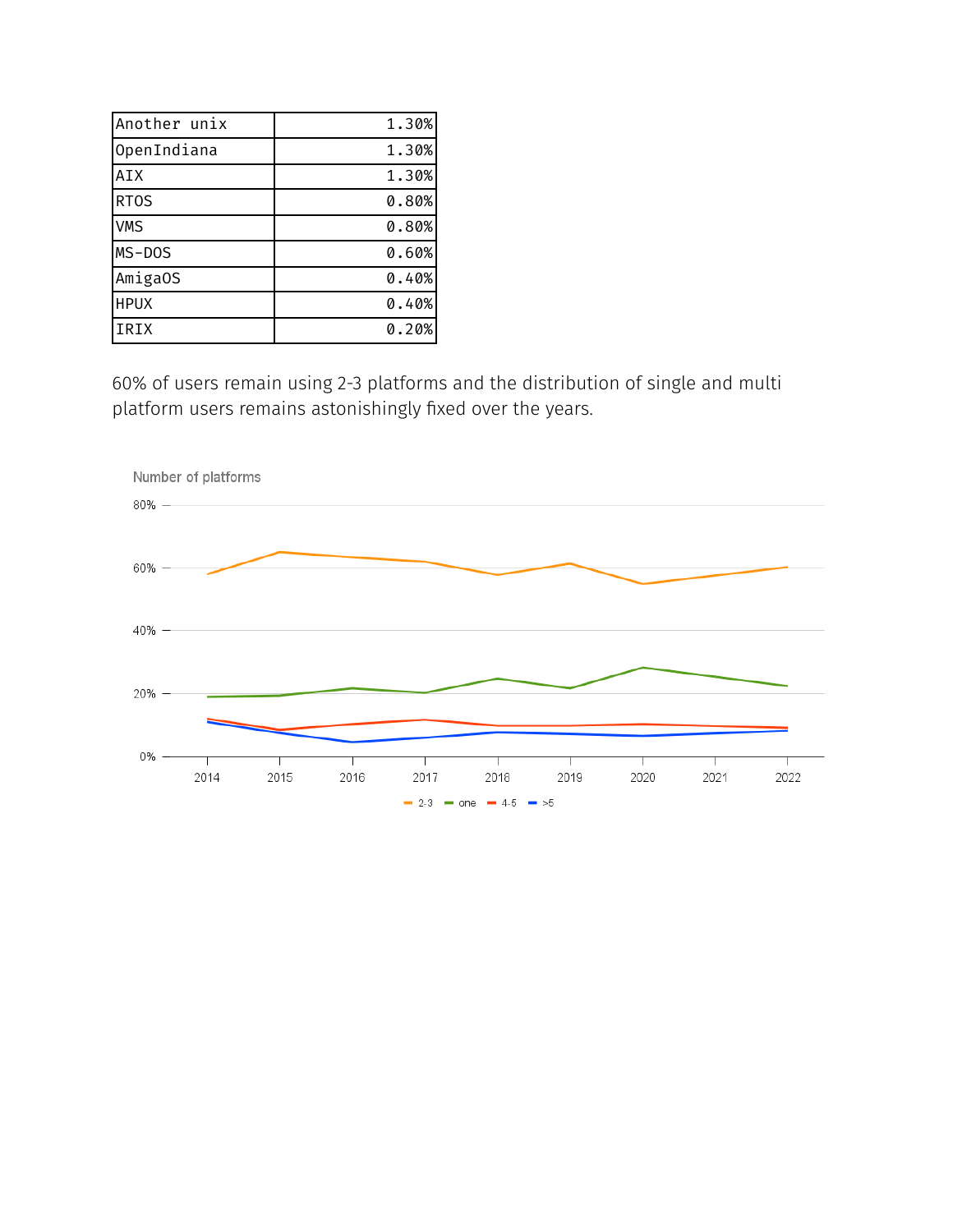#### Windows versions

This question stands out this year as the answers are significantly different compared to last year. This was hardly any surprise since Windows 11 was released since last year's survey. It raced up to the second-most used Windows version at once with 42.9%, and correspondingly Windows 10 shrunk from 95% to 79.4%.



The full distribution 2022. The average response selected 1.86 versions.

| Windows 10    |                            | 79.4% |
|---------------|----------------------------|-------|
| Windows 11    |                            | 42.9% |
| Windows 7     |                            | 20.6% |
|               | Windows Server 2012 / 2016 | 11.9% |
| Windows 8     |                            | 11.5% |
| Windows XP    |                            | 5.6%  |
|               | Windows Server 2008        | 4.0%  |
| Windows Vista |                            | 3.2%  |
|               | lWindows Server 2019       | 2.0%  |
|               | Windows CE/Embedded        | 1.2%  |
|               | Windows Server 2003        | 0.8%  |
| Windows 2000  |                            | 0.8%  |
|               | Windows Server 2022        | 0.8%  |
| Windows 98    |                            | 0.8%  |
| Windows 95    |                            | 0.8%  |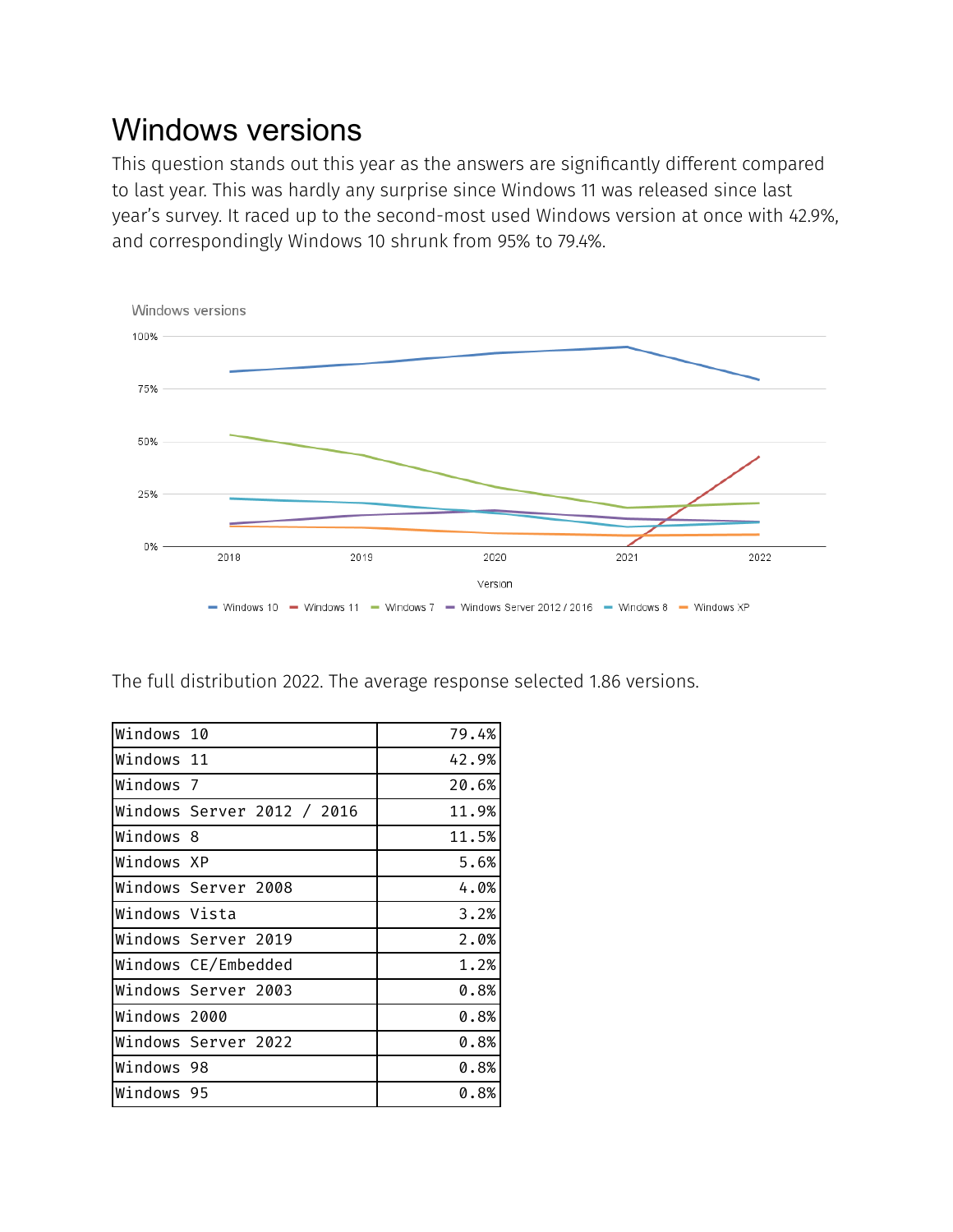## Building curl

67.6% of the respondents say they don't build curl at all which certainly lowers the number of people who actually answered this question with their preferred method. configure remains the top build method this year at 57.7%.

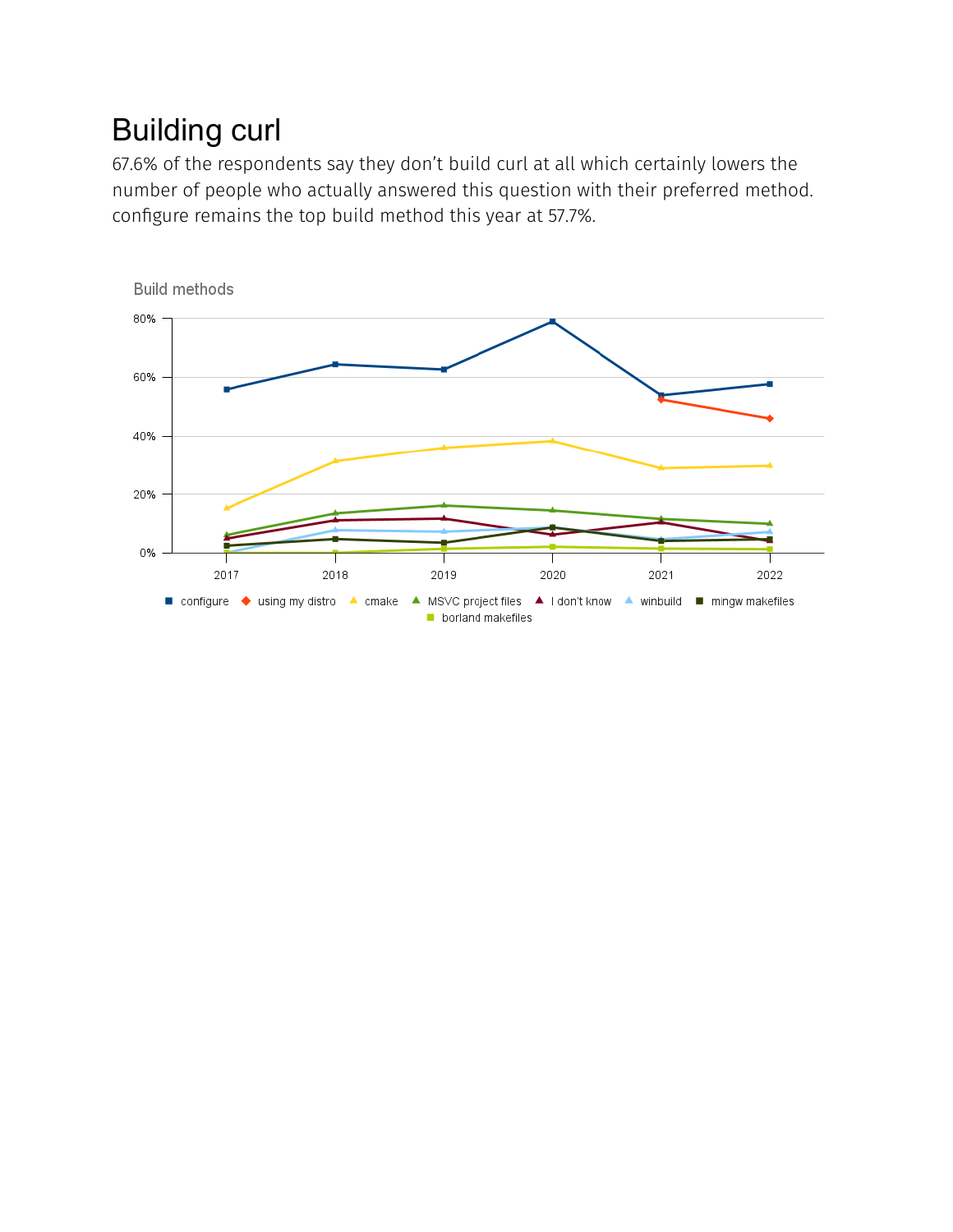#### Features

What do people do with curl? We can see some interesting trends here that continue this year.

HTTP/2 use continues to grow. 65.2% say they use it. HTTP/3 use also increased a lot up to 21.3% (from 18.9% last year), which I believe is a significant number since the feature is still experimental in curl and you need to explicitly enable it in the build.

TLS Client certificates are down by a lot to 20,% from 34.3% last year.



The graph below shows the trend for the features ranked top-10 this year.

Here's the full distribution. On average, users selected 3.47 features each.

| HTTP/2                       | 65.2% |
|------------------------------|-------|
| HTTP proxy                   | 32.1% |
| HTTP automatic decompression | 29.6% |
| TCP keepalive                | 23.2% |
| using libcurl multi-threaded | 22.1% |
| HTTP/3                       | 21.3% |
| TLS client certificates      | 20.2% |
| HTTPS proxy                  | 18.3% |
| SOCKS proxy                  | 16.7% |
| UNIX domain sockets          | 13.2% |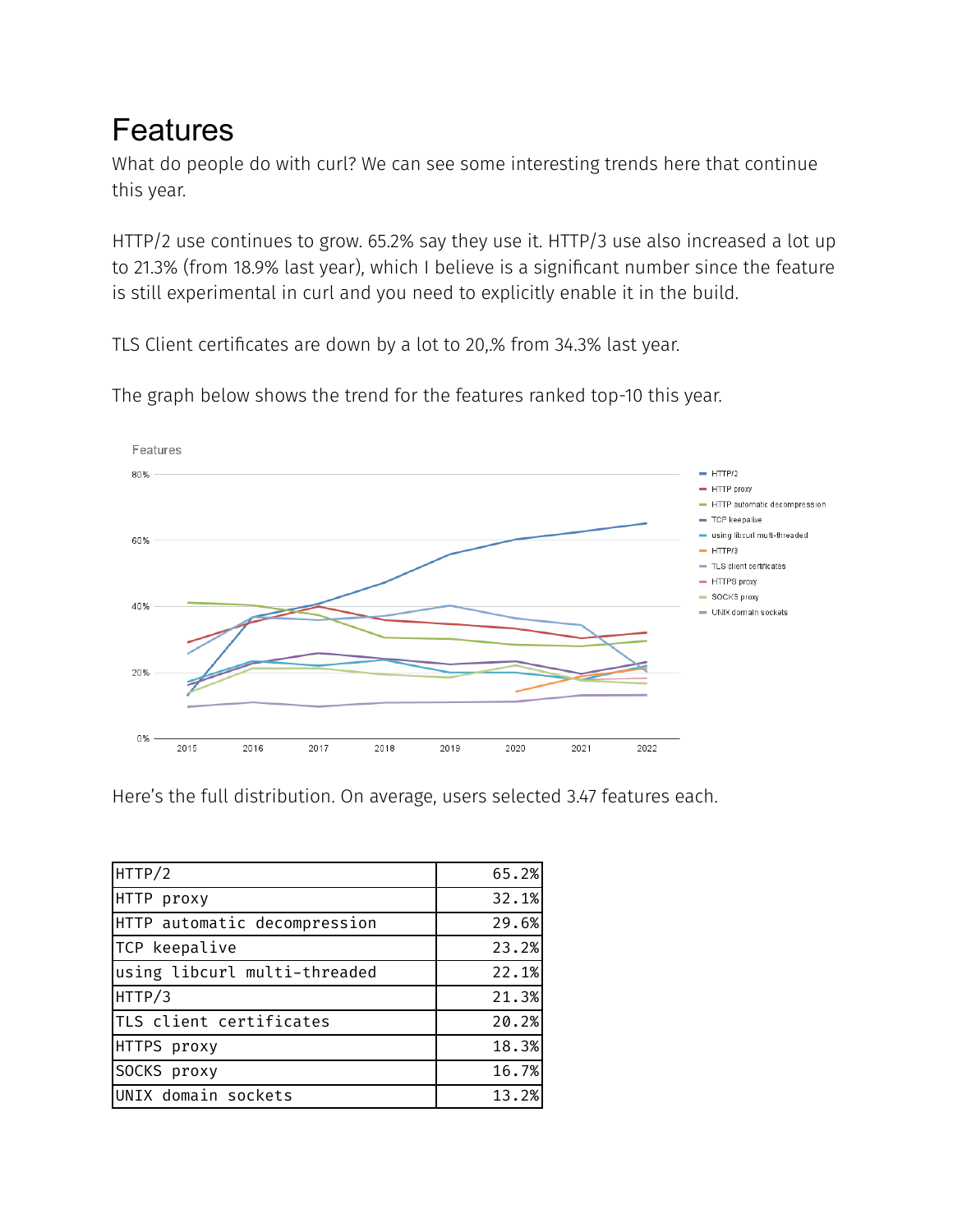| Bandwidth rate limiting | 12.4% |
|-------------------------|-------|
| <b>HSTS</b>             | 11.3% |
| DNS-over-HTTPS (DoH)    | 11.1% |
| curl_multi_socket API   | 10.8% |
| I.netrc                 | 10.0% |
| HTTP/0.9                | 8.6%  |
| CURLOPT FAILONERROR     | 6.5%  |
| NTLM auth               | 5.9%  |
| the share interface     | 5.7%  |
| Alt-svc                 | 3.2%  |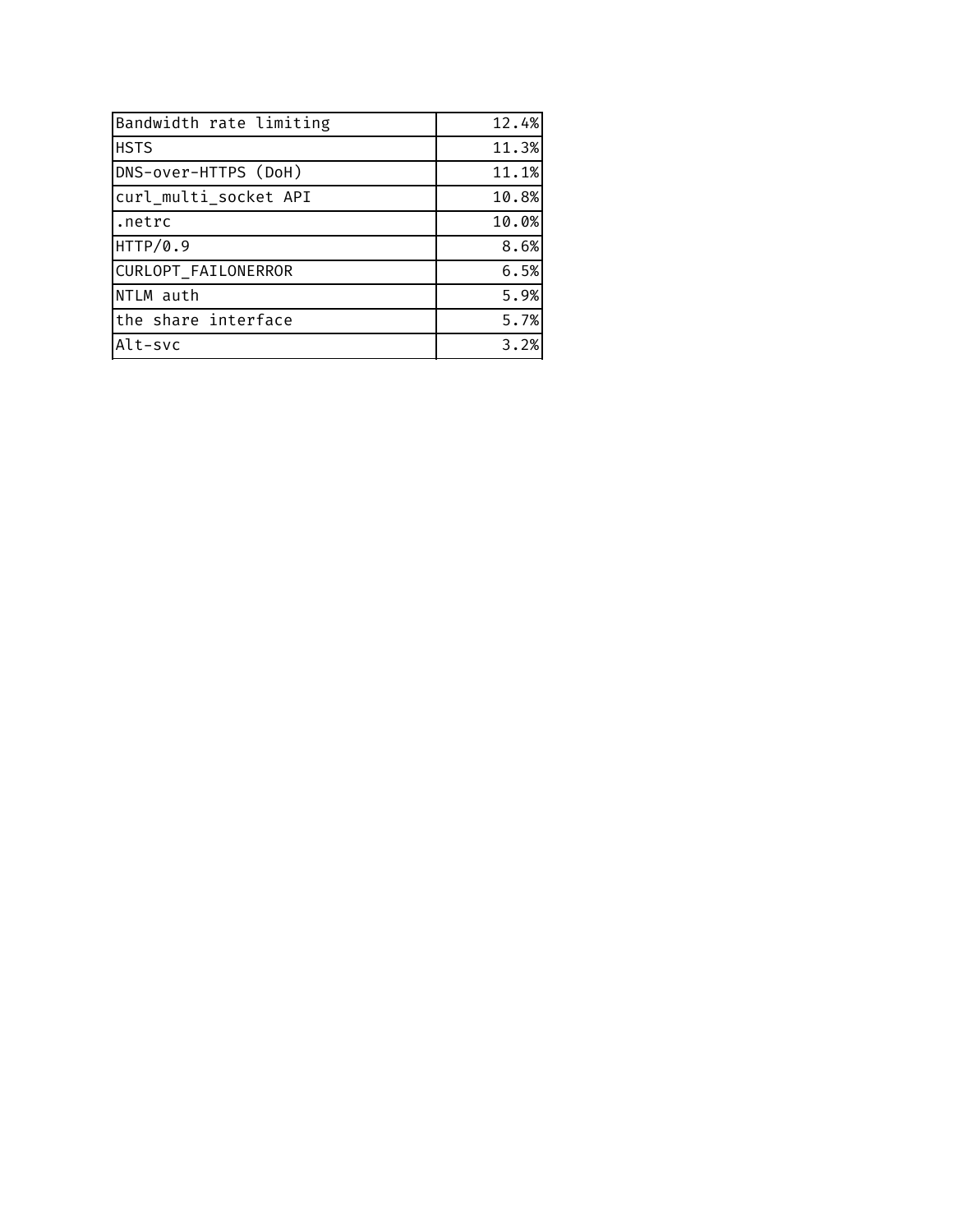## TLS backends

At the time of the survey, curl supported 13 different TLS backends, down from 14 last year (MesaLink support is gone). This year 25.1% said they did not know their TLS backend, and I think in general it might be a good thing that not all users know this, as it is not supposed to be an important factor for users.

OpenSSL remains the undisputed king of TLS backends for curl users at 98.1% of the ones who did know. It means it continues at roughly the same level it has been at in every curl user survey since 2015. The second most used backend was Schannel at a mere 18.8%.

The real fight the last few years have been between Schannel, Secure Transport and GnuTLS for second place. To better illustrate this, the graph below is made without OpenSSL to allow us to zoom in a little.



The complete distribution in 2022 looks like this:

| OpenSSL         | 98.1% |
|-----------------|-------|
| schannel        | 18.8% |
| SecureTransport | 17.1% |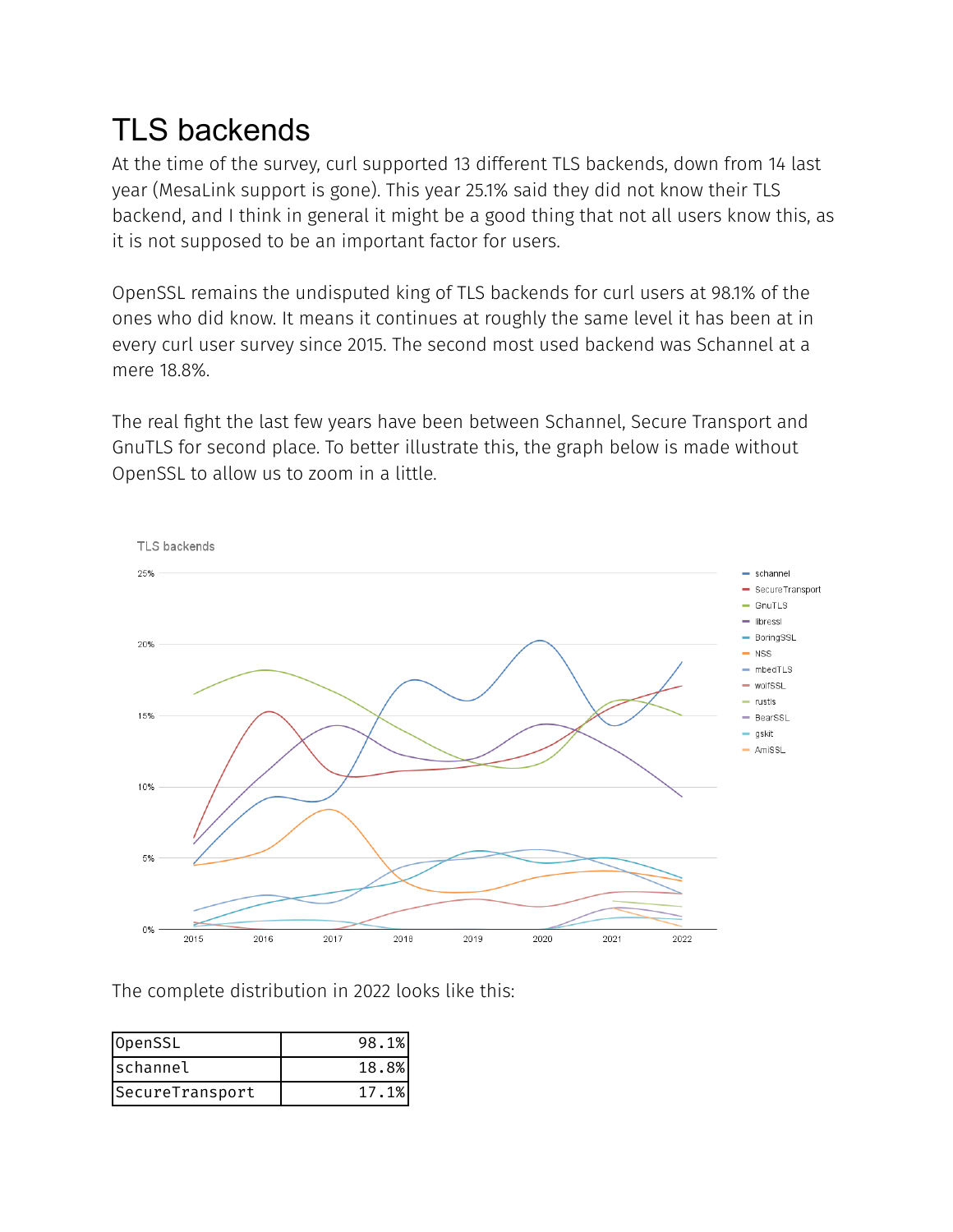| GnuTLS     | 15.0% |
|------------|-------|
| libressl   | 9.3%  |
| BoringSSL  | 3.6%  |
| <b>NSS</b> | 3.4%  |
| mbedTLS    | 2.5%  |
| wolfSSL    | 2.5%  |
| rustls     | 1.6%  |
| BearSSL    | 0.9%  |
| gskit      | 0.7%  |
| AmiSSL     | 0.2%  |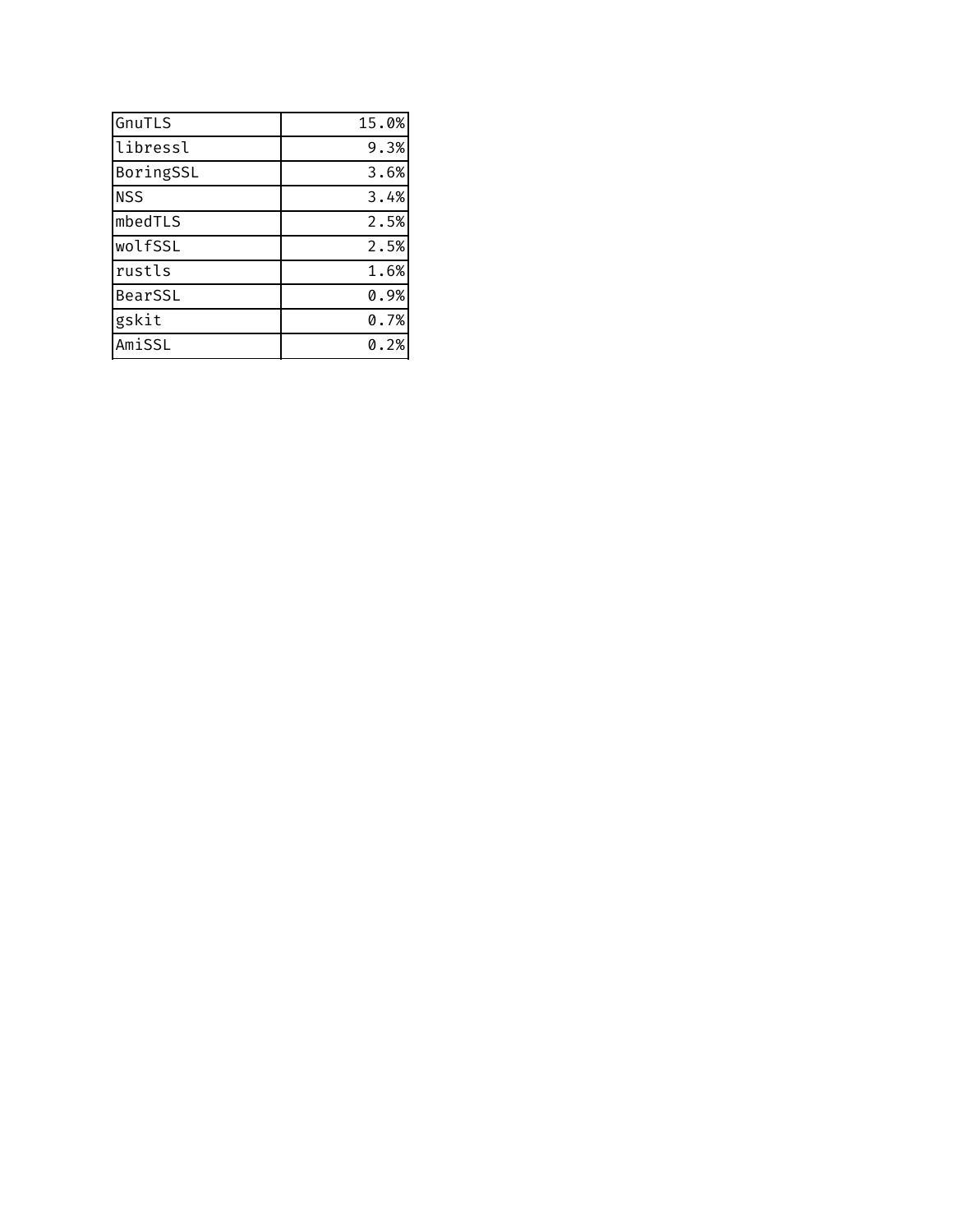### Years of curl use

The first curl shipped in the spring 1998 and the general sense I get is that we have happy and loyal users. curl still delivers on its promise. It is a solid and trusted tool.

This question is a (rough) method to see if we manage to gain new users and how well we retain old users. New for this year is that we introduced an answer alternative for "18 years or more" as previously "12 years or more" was the top alternative.



The distribution appears to be safely distributed among users of all ages.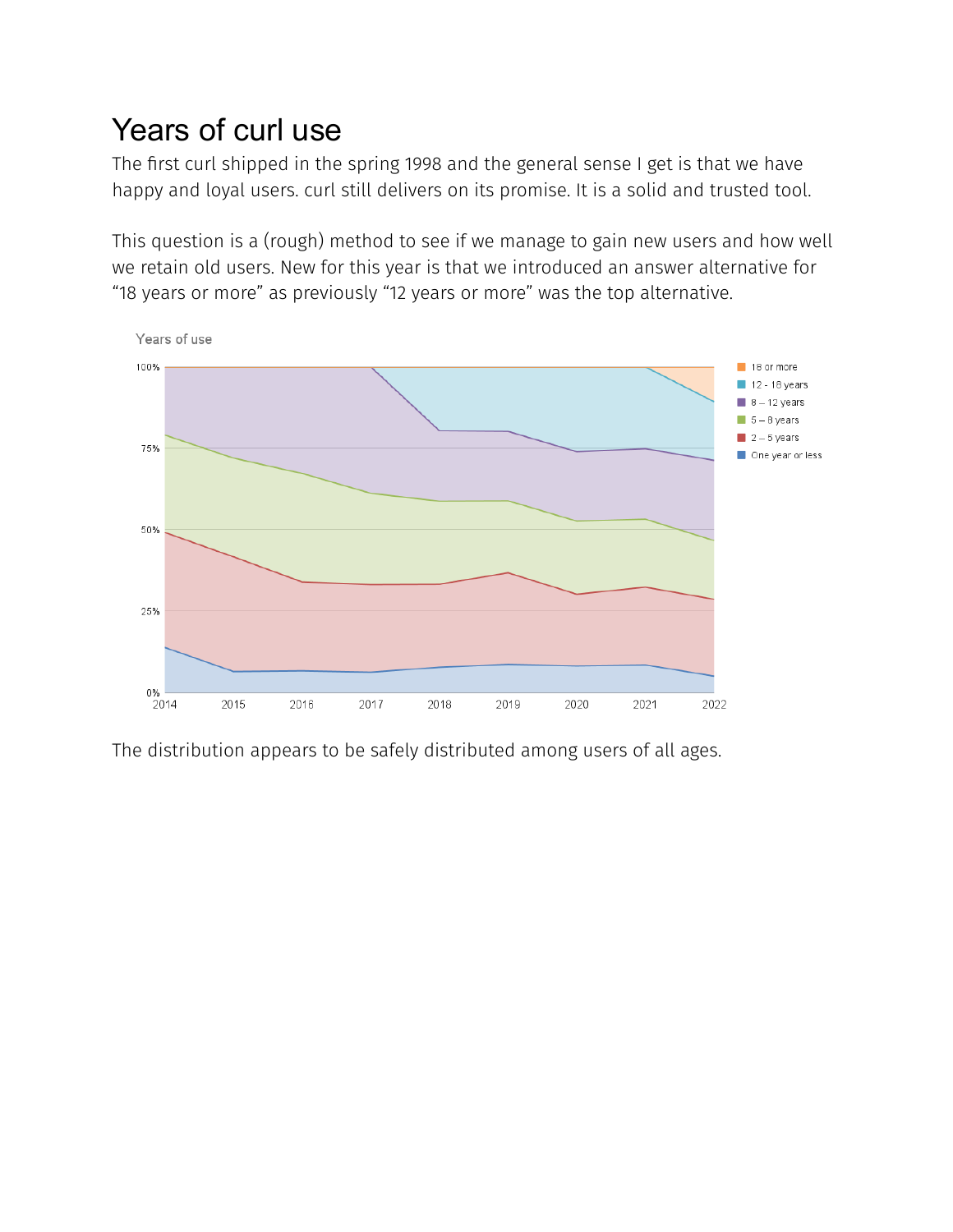## Participating channels

Where do users learn and talk about curl? This year does not seem to reveal anything new but instead establishes the new truths we have learned: the mailing lists are diminishing communication channels among users while my Twitter feed and personal blog have become major ones.

A few people wrote in "Daniel's youtube channel", which might be reason enough to offer as an answer next year.



What ways of communication would users like us to use (more?) This was a new question for this year meant as a probe to learn if there is somewhere we need to be or to go in the future for more and better project communication.

My reading of the numbers (presented below), is that we are already covering the desired messaging channels fairly well. While there is no official curl Twitter account, I do a lot of curl related communication and discussion on my personal account @bagder. I think we should keep an eye on how the Slack and Discourse answers develop in the future.

| Twitter | 70%<br>35 |
|---------|-----------|
|---------|-----------|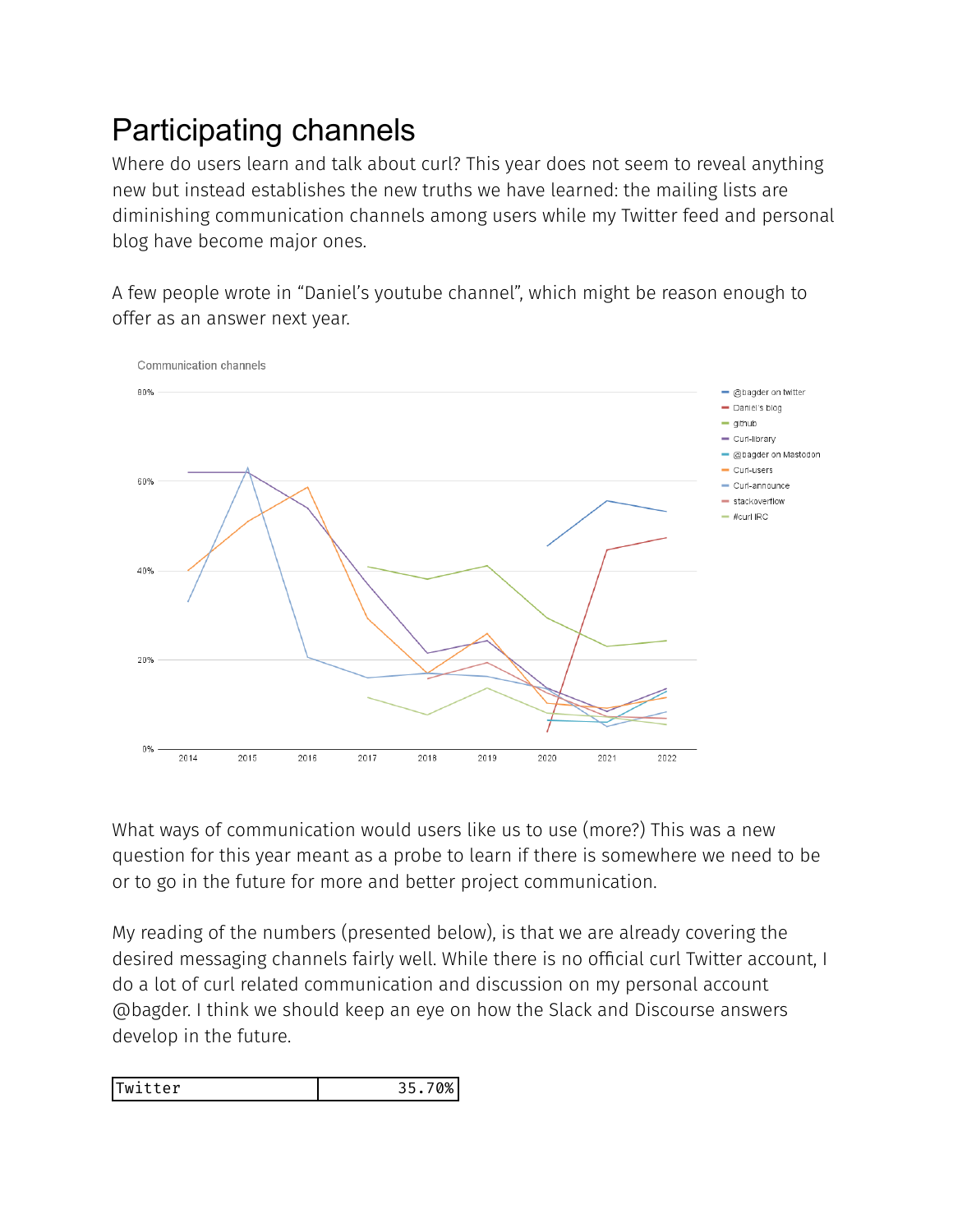| Mailing lists      | 30.50% |
|--------------------|--------|
| GitHub discussions | 29%    |
| Mastodon           | 19.70% |
| IRC                | 17.10% |
| Slack              | 7.10%  |
| Discourse          | 5.20%  |
| LinkedIn           | 3.70%  |
| Facebook           | 3%     |
| Video meetings     | 2.20%  |
| Matrix             | 2.20%  |
| <b>RSS</b>         | 1.50%  |
| Discord            | 1.40%  |
| Telegram           | 1.10%  |
| <b>XMPP</b>        | 0.70%  |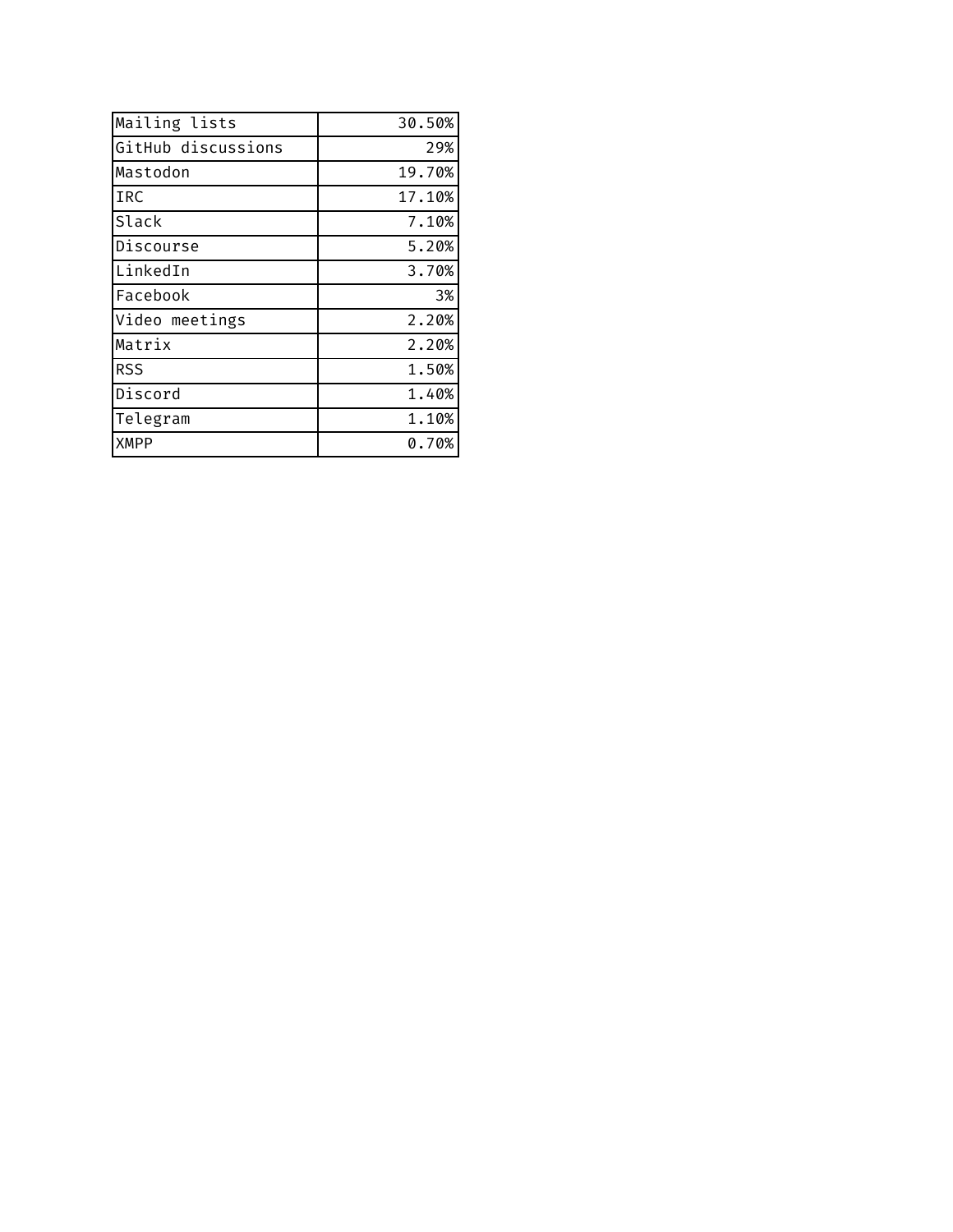## Accessing libcurl

libcurl is the network transfer engine of the command line tool and is commonly accessed by users via bindings. The bindings are what makes libcurl truly accessible to almost all developers everywhere. Which ones do people use?

78.5% answered the command line tool curl, and the average response had 1.86 answers selected. 32.2% selected the native C API. Only two actual bindings got more than 10% of the answers. The graph below shows the top-3 binding's development since 2015. The PHP binding's share seems to slowly shrink over time.



Here's the complete binding distribution for 2022:

| curl             | 78.5% |
|------------------|-------|
| plain C          | 32.2% |
| PHP/CURL         | 19.3% |
| pycurl           | 14%   |
| Node-libcurl     | 4.1%  |
| curlpp           | 3.9%  |
| Go-curl          | 3.9%  |
| .NET core        | 3.9%  |
| Rust-curl        | 3.6%  |
| www::curl (perl) | 3.4%  |
| Ruby             | 3.4%  |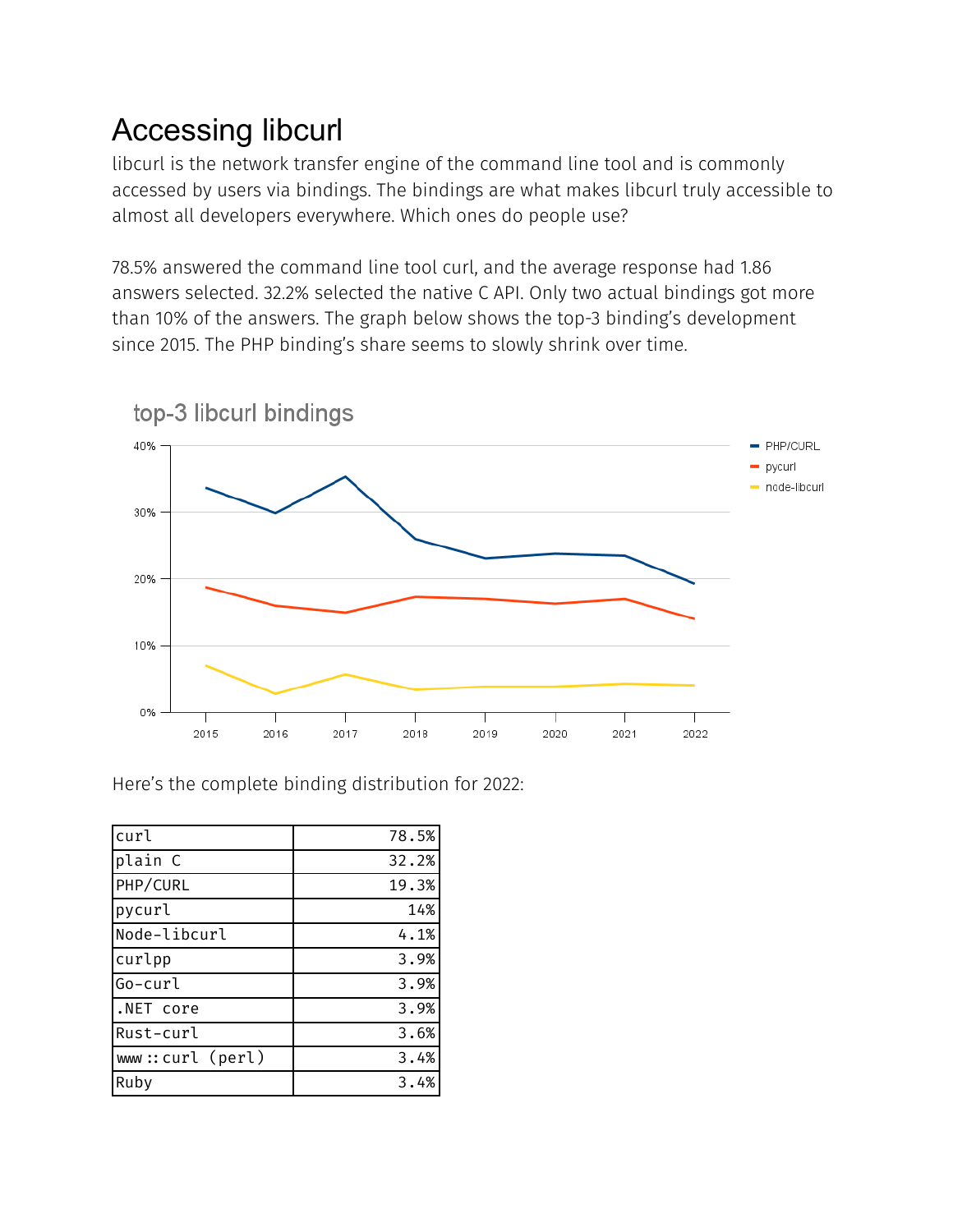| <b>Java</b>    | 2.7% |
|----------------|------|
| Lua            | 2.4% |
| R curl         | 1.7% |
| Common Lisp    | 1.2% |
| <b>Tclcurl</b> | 1.2% |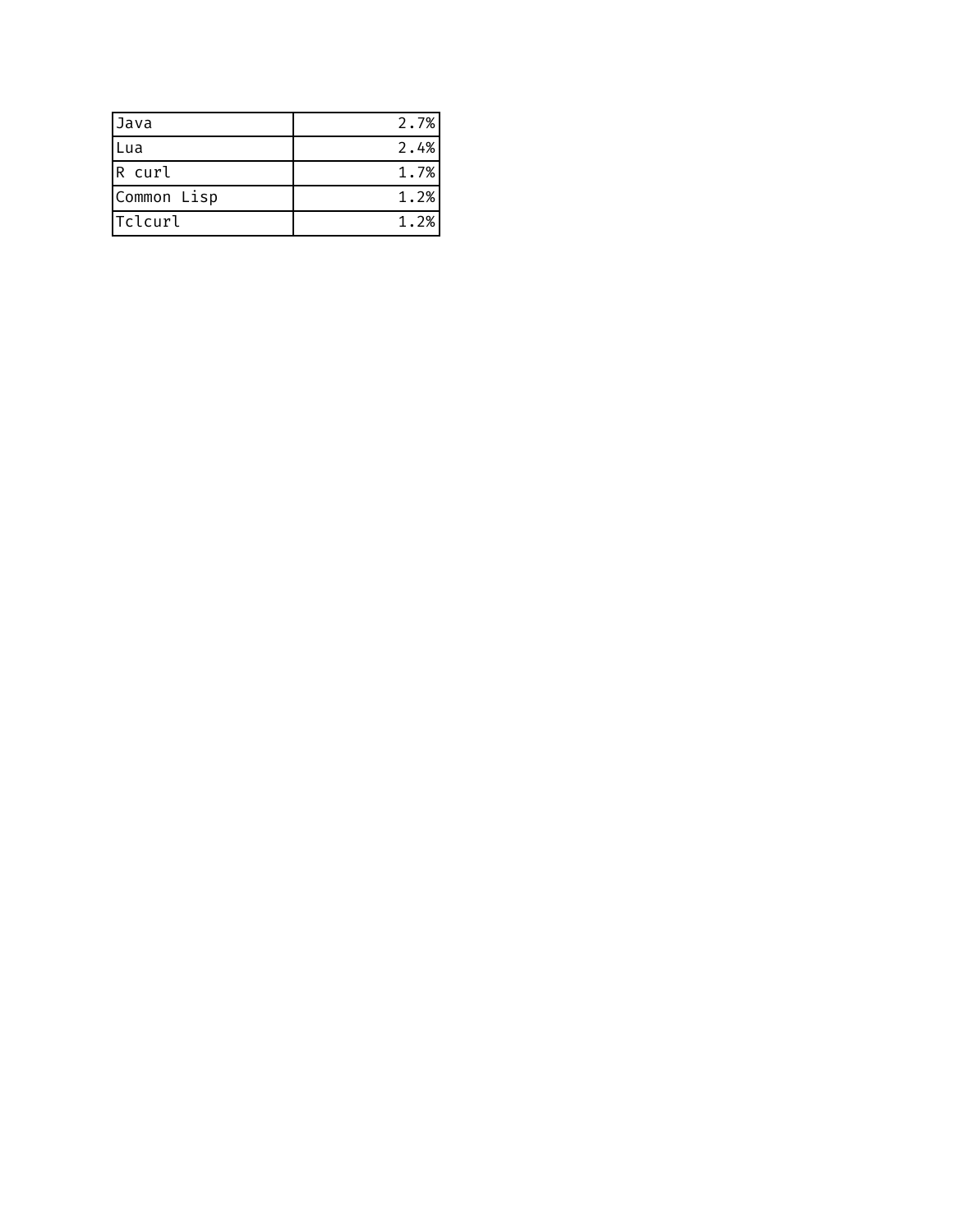## **Contributions**

Users still contribute to a large degree. Over 30% of the answers detailed at least one way they contributed.

| I haven't contributed yet           | 68.9% |
|-------------------------------------|-------|
| filed bug reports                   | 13.8% |
| sent pull requests                  | 12.3% |
| I can't remember                    | 2.7%  |
| helped out in other ways            | 5.2%  |
| curl stickers on prominent places   | 4.9%  |
| responded to mailing lists / forums | 6.9%  |
| donated money                       | 4.2%  |
| spend time in the IRC channel       | 2.2%  |
| run tests or provide infrastructure | 1.7%  |
| write documentation                 | 1.7%  |
|                                     |       |

And by no surprise at all, curl users are involved in other Open Source projects to a very high degree.



When asked for the reason why they have not contributed or not contributed more, the reasons they state are:

| Everything works to my satisfaction |
|-------------------------------------|
|-------------------------------------|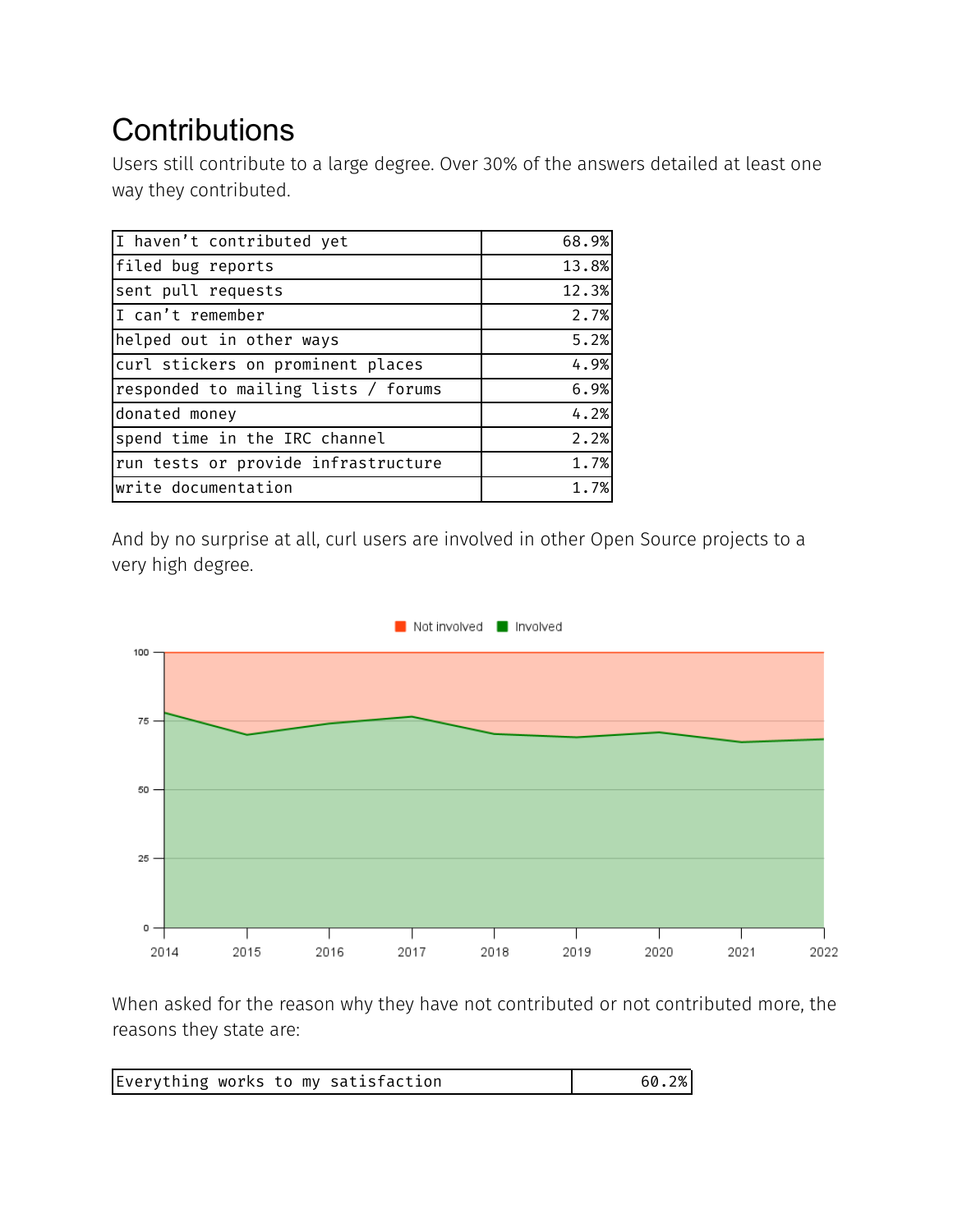| I don't have time                               | 41.6% |
|-------------------------------------------------|-------|
| I don't know the programming language           | 19.9% |
| I don't have the energy                         | 19.5% |
| Things get fixed fast enough                    | 19.5% |
| Too hard to get started                         | 12.4% |
| I don't like or approve of GitHub               | 4.4%  |
| My work/legal reasons prohibit me               | 3.8%  |
| I can't deal with the tools                     | 3.5%  |
| I don't like or use email                       | 1.8%  |
| The project doesn't want my changes             | 1.8%  |
| I find it hard to work with the curl developers | 1.3%  |

It is pleasing to see that among the two alternatives that are most negative for the project (highlighted with red in the table) there is a fairly low answer rate.

Looking at the top-5 reasons over the years, they remain rather solid. This could be interpreted that the project keeps performing at a similar level.



This year we also added a free-text form asking "*What could the curl project do/change to get (more) contributions from you?*". 90 respondents took their time to fill in suggestions.

It is hard to summarize 90 separate free form replies, but a few patterns could be spotted:

1. The jokes about adding bugs and creating time machines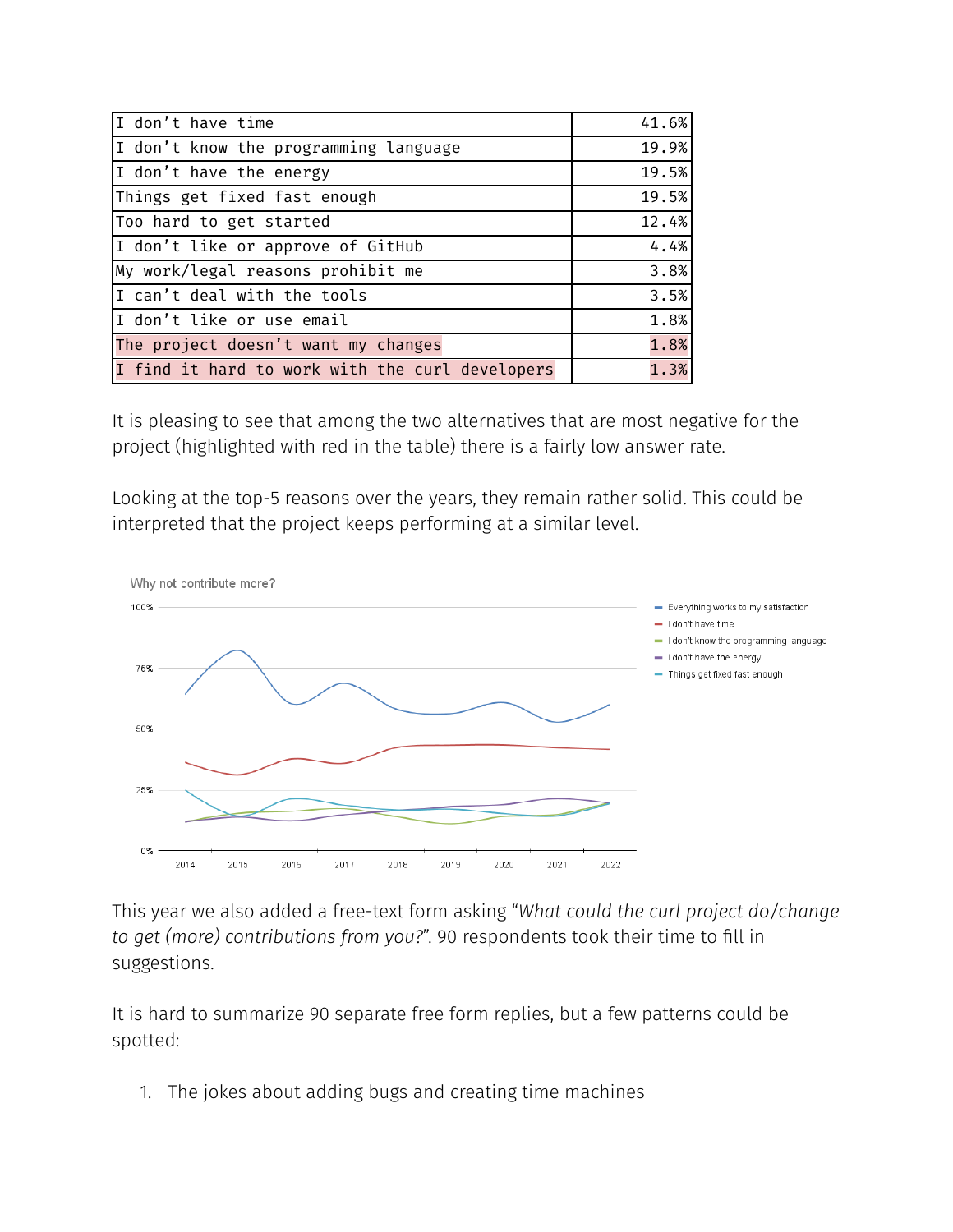- 2. The people who said there's nothing we need to do
- 3. Use another programming language
- 4. Eleven replies were variations of *list issues marked as "good for first time contributors* and other ways to make it easier to find where to contribute.

That last category there seems like the only one that can be acted upon. We have improved documentation over the last few years, including "getting started" entry points, that is meant to help newcomers to the project find where to start. We also list TODO items and known bugs that are ready to get grabbed.

We do however not provide "good first issue" labels or similar on reported issues. The reason for this is simple: all our easy issues are fixed and closed almost instantly. We take great pride in our speed and agility in acting on reported mistakes. In order to provide such beginner labels on issues we would have to deliberately keep issues open (for how long?) and somehow restrict who would be allowed to fix them. I do not see us doing this in the near term.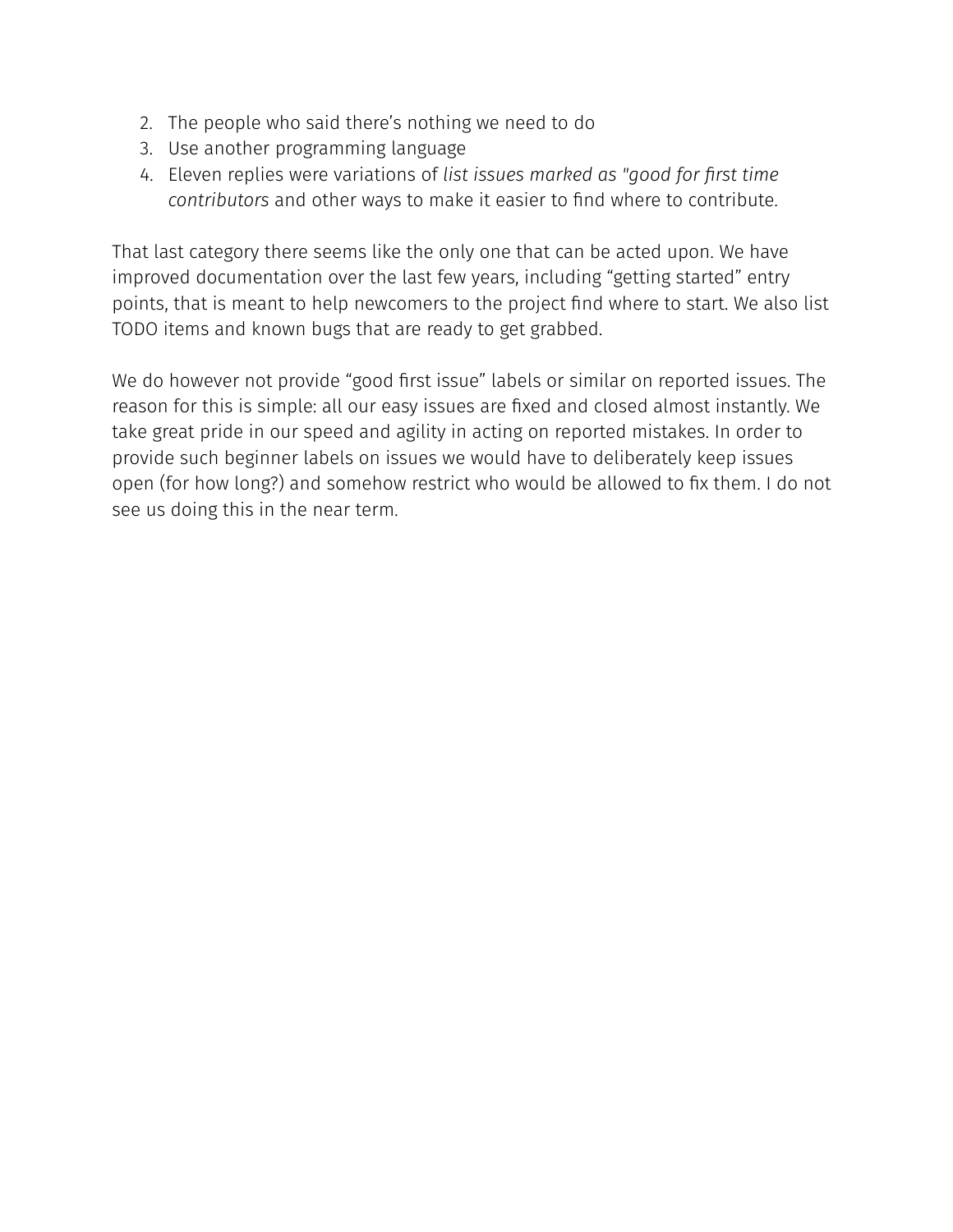#### How good is the project and its members

Another question meant to help us probe how we are doing in the project and we get worse or better at specific things over time.

The respondents were asked to rate how good we are at handling things in these seven different areas on a scale from 1 to 5.

- 1. Handling security-related issues
- 2. Attribution and giving credits
- 3. Bug reports
- 4. Patches and pull-requests
- 5. Information about what's going on
- 6. Helping newcomers to the project
- 7. Female contributors and other minorities

The order of the above areas are also the order of how good the users rank us. The order has remained remarkably similar over the years. I think the bottom two areas are what we should take away from this and dig deep to see how we can improve.

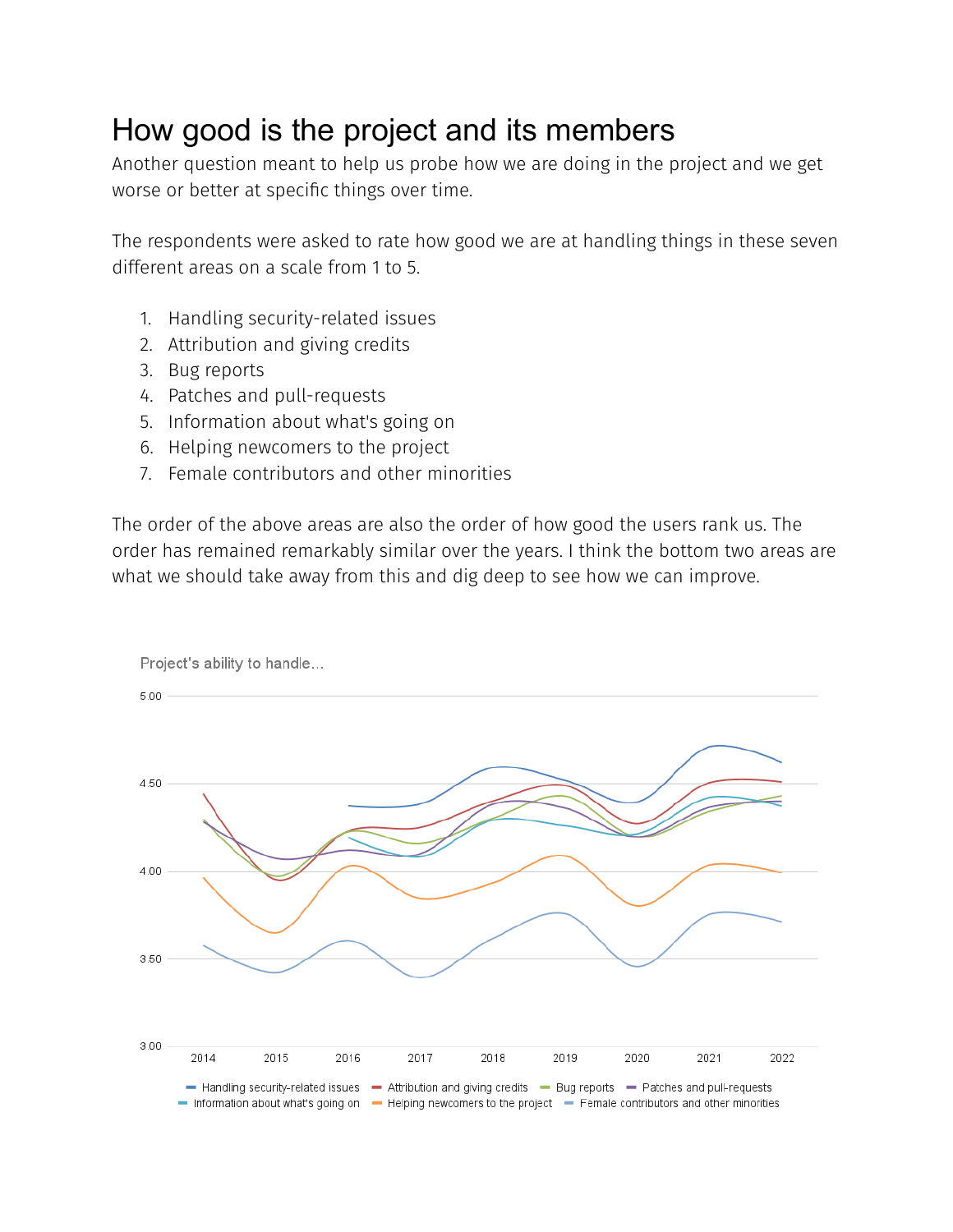Counting the average score on all 7 areas and plotting that in a graph shows that we only vary very little year-to-year. *Possibly* a miniscule growing trend can be detected even if we went down from 4.30 last year to 4.29 in 2022.

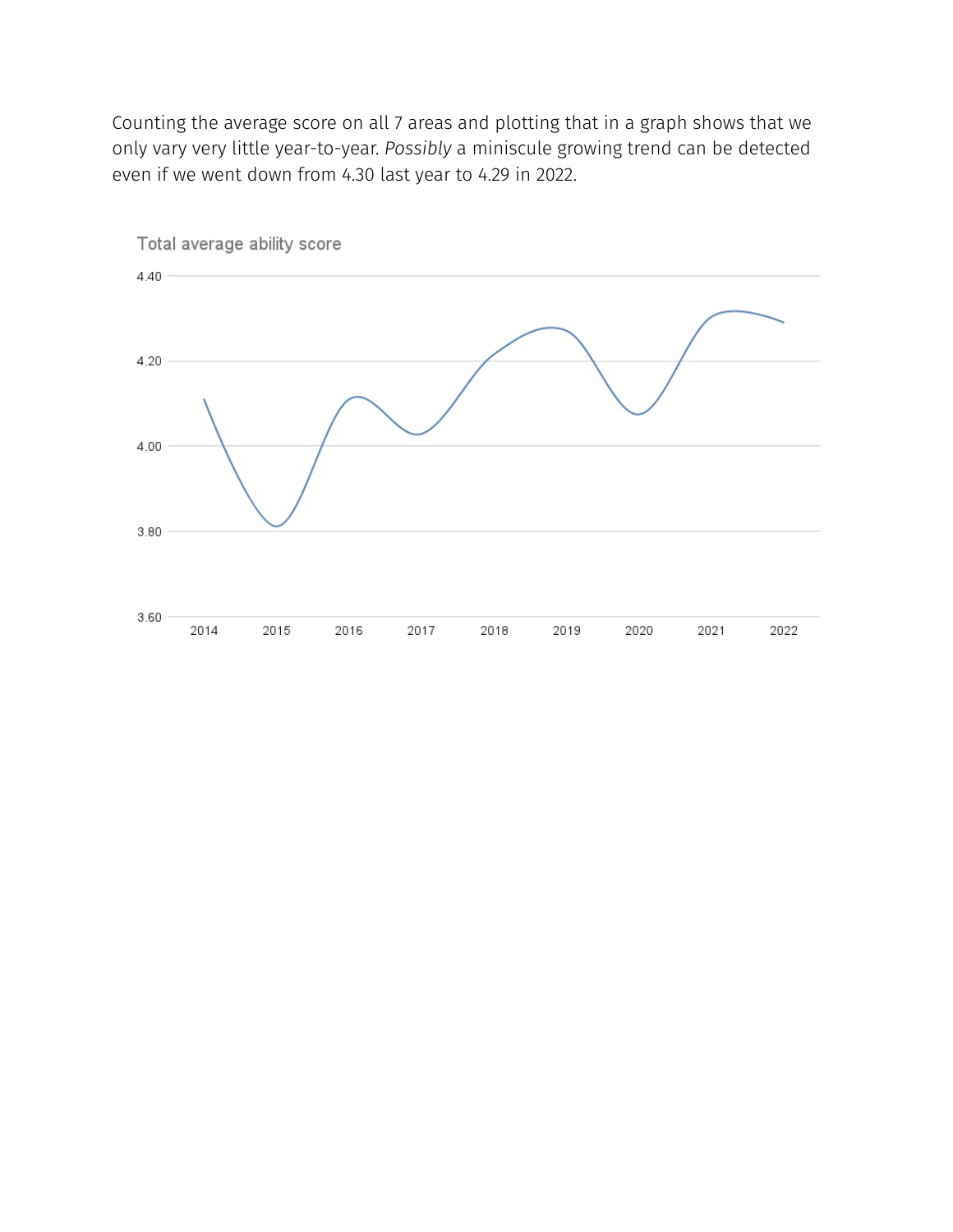#### Best/worst areas

Another way to get people to help us identify what we do well and where we need to work harder is to ask them to identify the best and worst areas in the project. The users could select 5 areas, and the exact same areas were listed for both questions. On average, users selected 4.00 best areas and the full ranking is seen in the table below. I highlighted the top-5.

| 59.6% |
|-------|
| 59.3% |
| 40.2% |
| 37.0% |
| 32.0% |
| 24.3% |
| 22.8% |
| 22.3% |
| 20.6% |
| 18.1% |
| 13.4% |
| 13.2% |
| 10.9% |
| 10.2% |
| 5.7%  |
| 4.5%  |
| 4.2%  |
| 2.5%  |
|       |

The top-5 best areas has shifted like this over the years since 2014: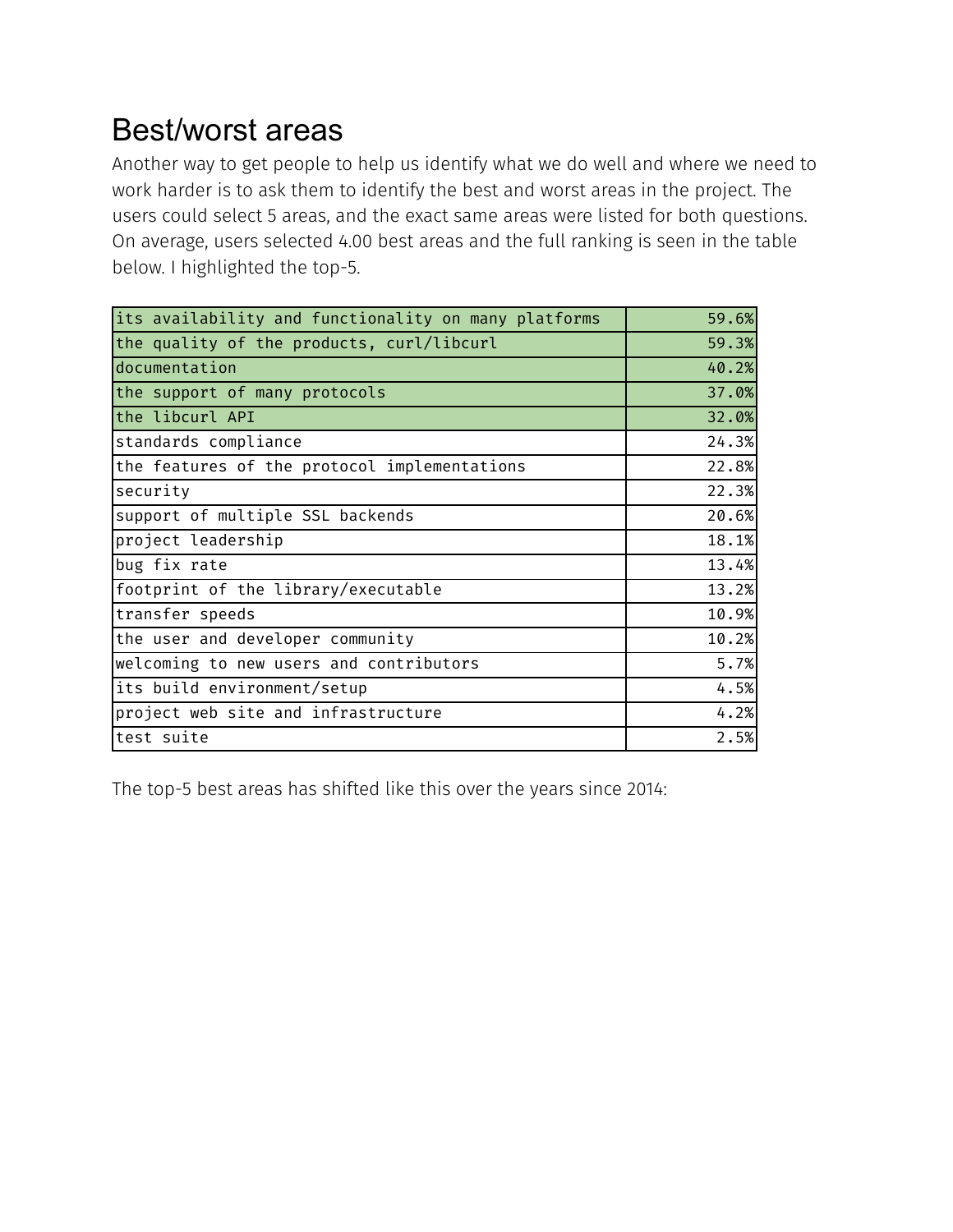

403 persons supplied "best areas" and only 99 filled in "worst areas". On average, the ones who answered only supplied 1.57 worst areas. The ranking ended up like below. I highlighted the top-5.

| documentation                                        | 28.3% |
|------------------------------------------------------|-------|
| project web site and infrastructure                  | 17.2% |
| its build environment/setup                          | 16.2% |
| welcoming to new users and contributors              | 16.2% |
| the libcurl API                                      | 14.1% |
| the support of many protocols                        | 11.1% |
| test suite                                           | 9.1%  |
| the user and developer community                     | 8.1%  |
| footprint of the library/executable                  | 6.1%  |
| its availability and functionality on many platforms | 6.1%  |
| bug fix rate                                         | 5.1%  |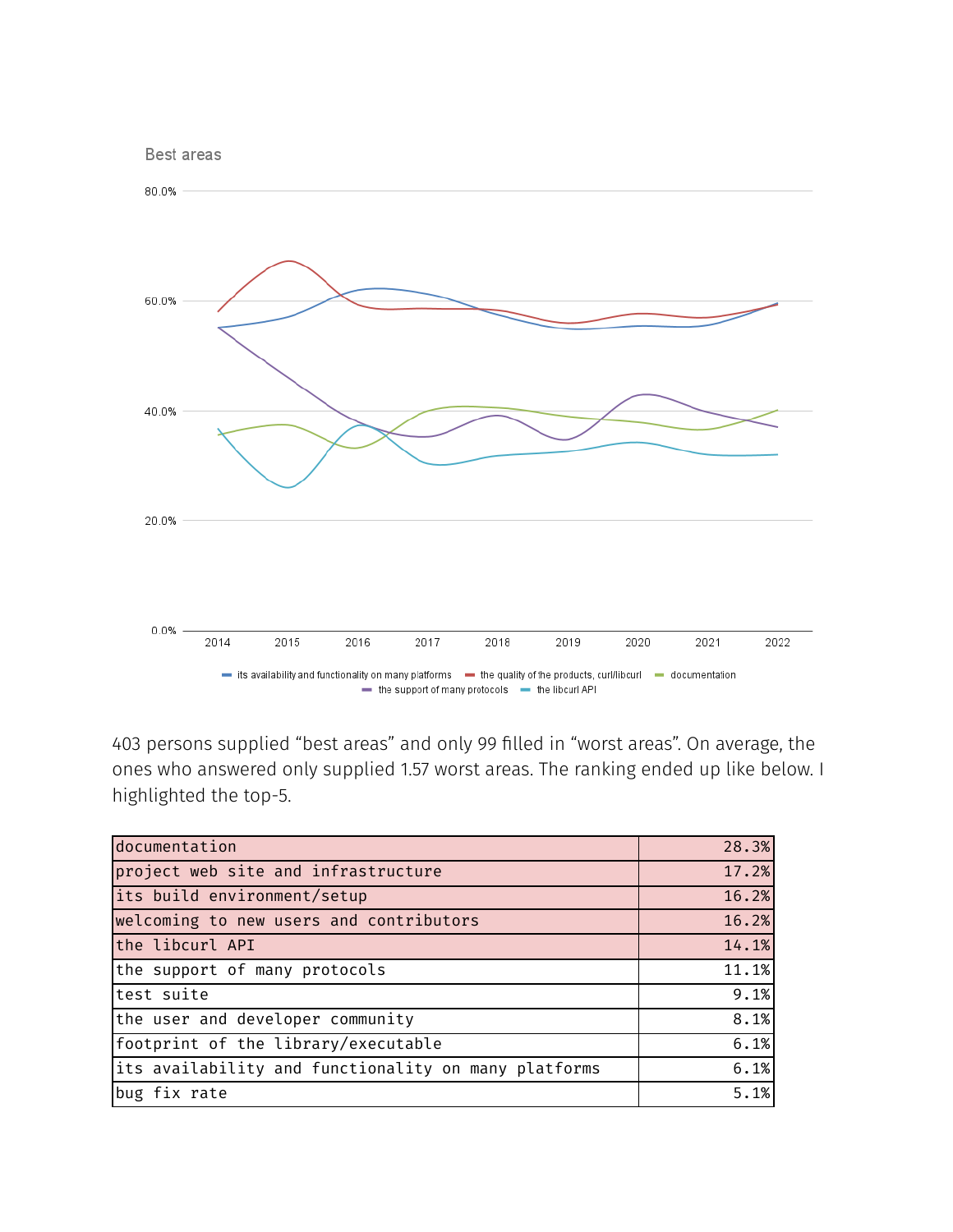| security                                     | 4.0% |
|----------------------------------------------|------|
| project leadership                           | 4.0% |
| transfer speeds                              | 3.0% |
| the features of the protocol implementations | 3.0% |
| support of multiple SSL backends             | 2.0% |
| standards compliance                         | 2.0% |
| the quality of the products, curl/libcurl    | 1.0% |

The top-5 worst areas have changed like this over the years:



Worst areas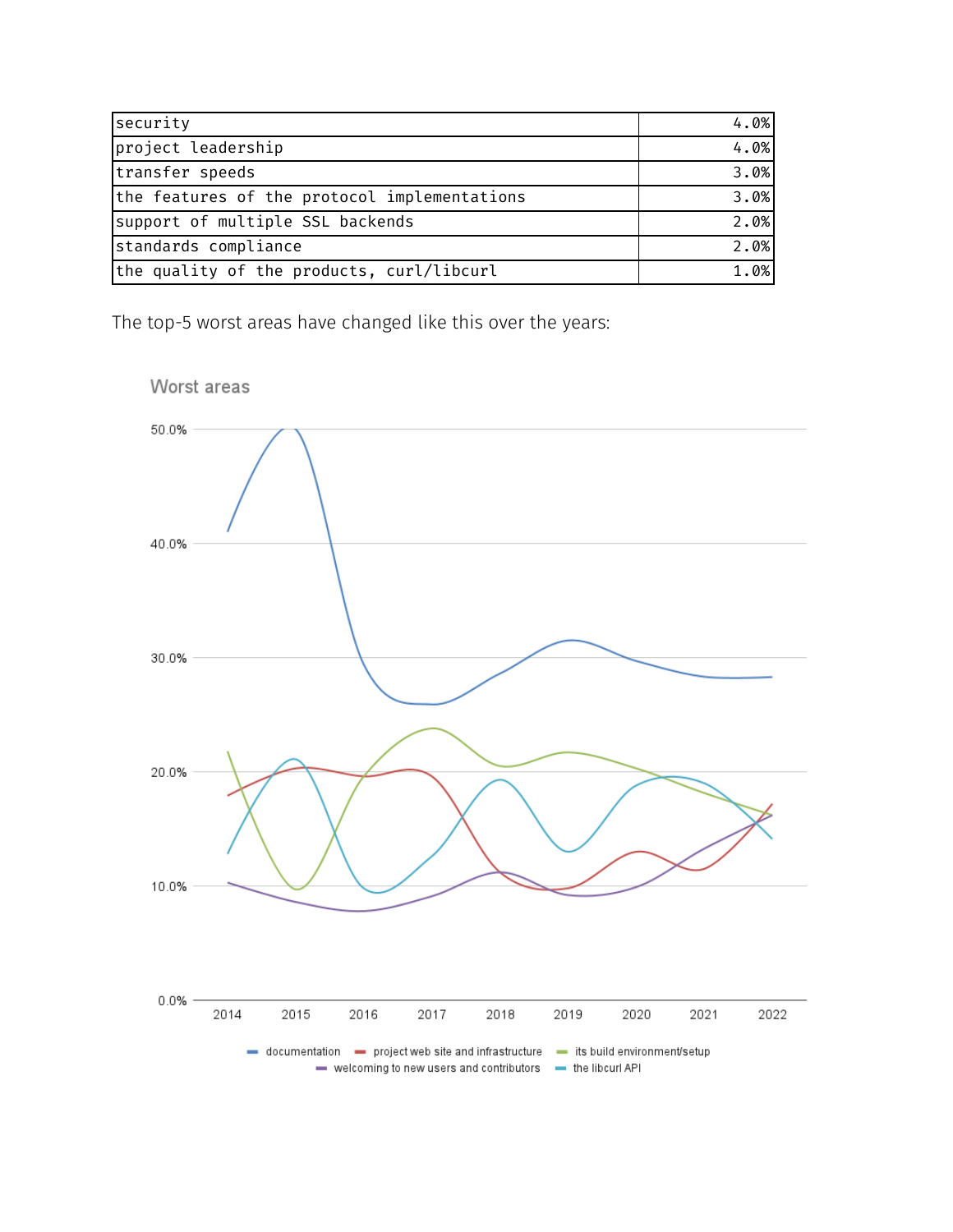### If you couldn't use libcurl, what would be your preferred transfer library alternatives?

It keeps fascinating me that so many people actually select wget *or code ripped out from wget*, as a libcurl alternative to consider. I mean, Wget is a fine product and project, but it is not a library.

| wget            | 60.0% |
|-----------------|-------|
| native lang lib | 56.2% |
| homegrown       | 11.6% |
| windows native  | 9.7%  |
| macos native    | 9.7%  |
| asio            | 5.9%  |
| Qt              | 4.6%  |
| libsoup         | 3.8%  |
| poco            | 2.2%  |
| Cpp-netlib      | 1.6%  |
| neon            | 1.4%  |
| serf            | 0.3%  |

The top-5 libcurl alternatives have changed over time as shown in the graph below. The "native lang lib" option seems to grow slowly.

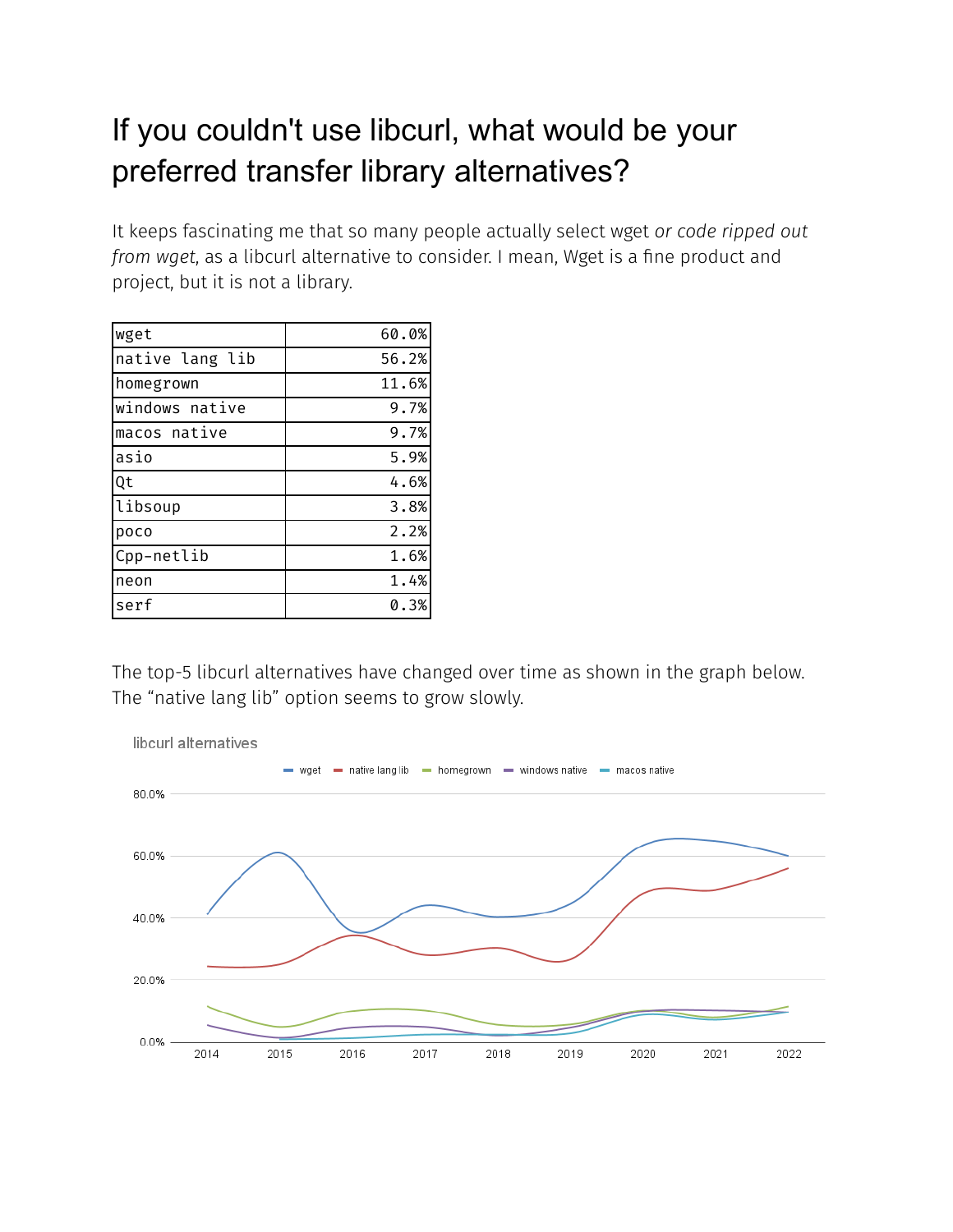#### Which other download utilities do you normally use?

This is only the third year we ask this question but the answer distribution seems to already be established and has not changed much since last year. Clearly most curl users are also familiar with and users of wget, scp/sftp and rsync.

| wget       | 71.3%   |
|------------|---------|
| scp/sftp   | 61.0%   |
| rsync      | 57.0%   |
| nc         | 26.2%   |
| FileZilla  | 23.8%   |
| ftp        | 19.6%   |
| winscp     | 18.7%   |
| Powershell | 13.6%   |
| fetch      | 11.9%   |
| httpie     | 11.0%   |
| lynx       | 9.1%    |
| aria2c     | 8.6%    |
| wget2      | 7.2%    |
| lftp       | $6.5\%$ |
| w3m        | 4.4%    |
| Httrack    | 4.2%    |
| laxel      | 1.9%    |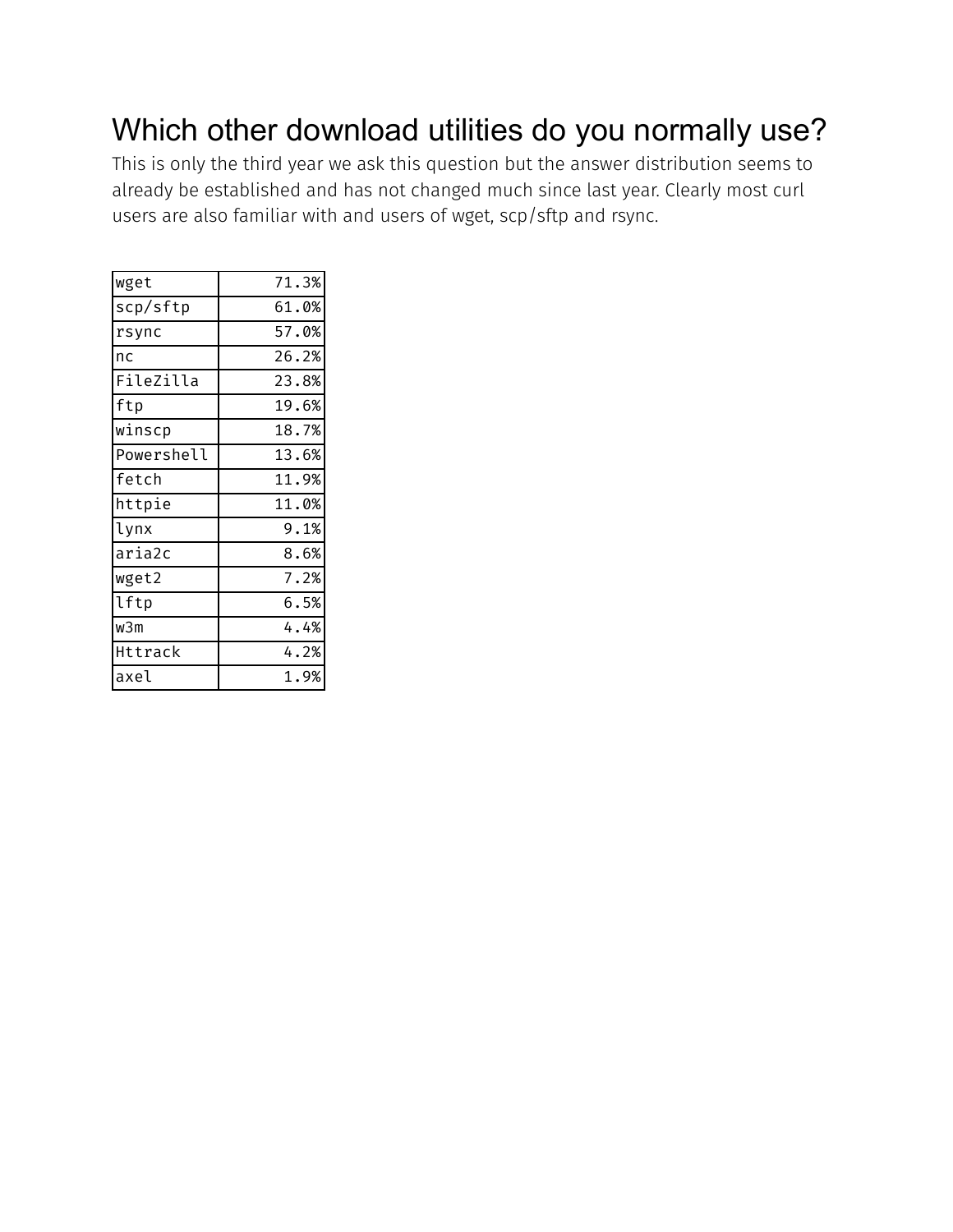## Which of these features would you like to see curl support?

It is easy to say *yes please* when asked about a feature, even if you actually never thought about the feature before and eventually will hardly use it. Still, we ask this question as a way to see which things and features that might have the largest user interest and traction.

This question is hard to compare with previous years as we have added and removed options from it over time. Both because of the features that were added but also to a lesser degree because some features have been deemed not suitable.

Here are the results for 2022.

| 44.60% |
|--------|
| 40.30% |
| 19.00% |
| 18.20% |
| 17.00% |
| 13.90% |
| 11.90% |
| 11.10% |
| 10.80% |
| 10.50% |
| 10.20% |
| 10.20% |
| 9.90%  |
| 9.70%  |
| 8.00%  |
| 7.70%  |
| 6.80%  |
| 6.30%  |
| 3.10%  |
|        |

WebSockets gets over 40% for the  $6^{\text{th}}$  year in a row. This fact helped me decide: work on a WebSocket API implementation for curl was recently initiated… Also, the thread-safe init feature has already landed in git.

Curiously, three content related features rated very high as 2, 3 and 4. JSON, GraphQL and gRPC are more or less what usually would be considered users of libcurl, not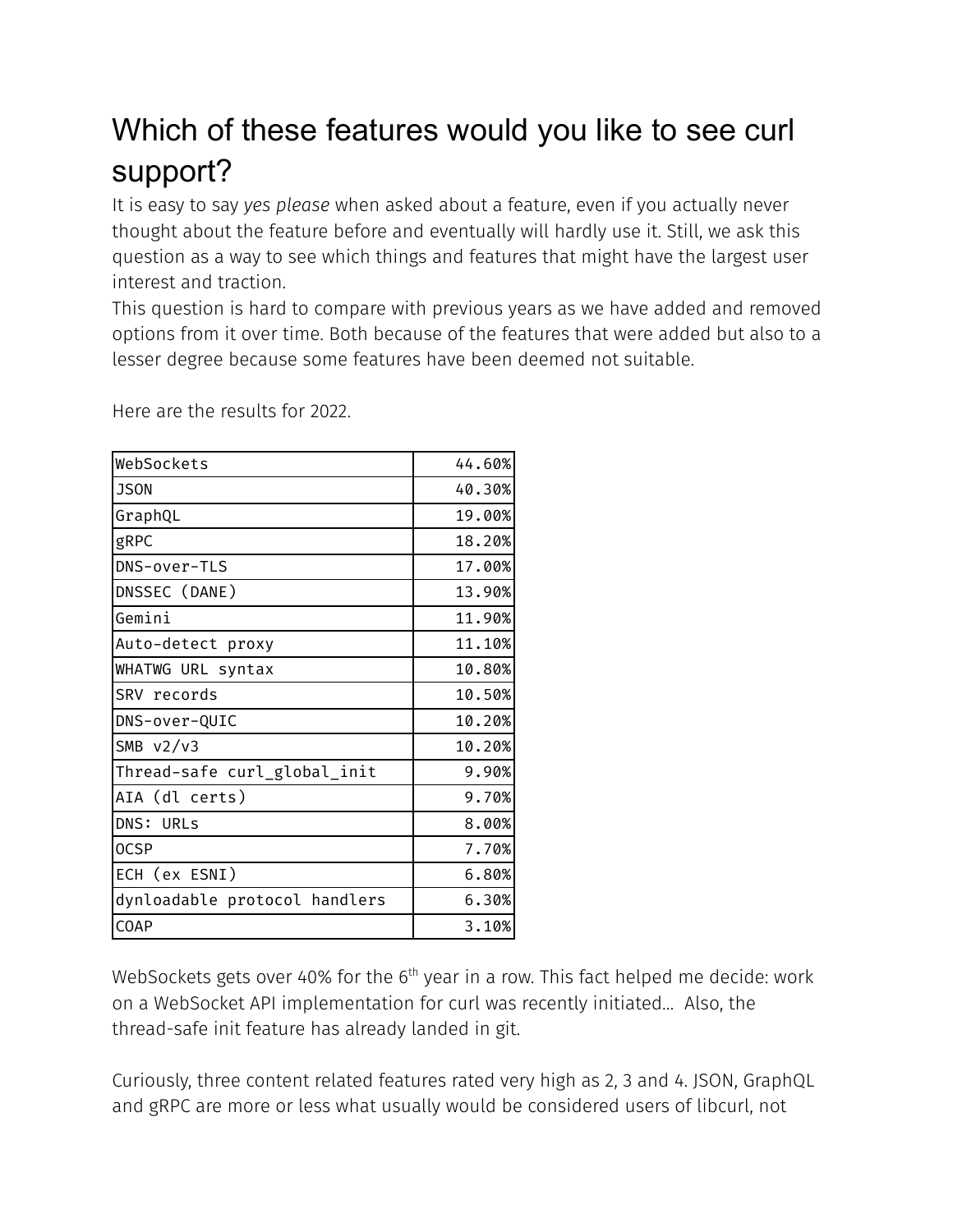features for libcurl itself. I think we should at least think about and perhaps discuss what we can and should do to make it easier to work with those protocols with curl.

Additionally, we provided a free form for users to fill in with the question *If you miss support for something, tell us what!*

Another difficult to sum up question. I filtered off the ones that repeated things we already have or do:

- When I use curl to test the multi-threaded access to HTTPS websites, it takes up a lot of CPU resources, and the error code of TLS handshake failure will appear. But the same test performs better in the winhttp object that comes with windows
- Usenet Protocols, Better Progress bar or more progress bars,
- tutorials
- Tidak
- The protocol I am working with currently plans to either move to COAP, SSE or websockets. So one of those would be nice to be able to work with. It would also be nice to have official meson support, because it would make some things easier for me, but I can understand if that is too much maintenance to add ANOTHER build system. So far I have been really happy with libcurl though! It is super easy to integrate into a different event loop and even interact with C++ coroutines and I don't have to deal with TLS myself (looking at you, beast).
- Specify a download size limit, return error if file exceeds that limit, or the download process would have exceeded that limit when size is not known initially, cut off the download at earliest moment once it is known the file is too large
- $\bullet$  SIP
- Recursive HTML loading / spidering a la Wget. It's the only reason I don't use Curl for everything.
- Per transfer selection of TLS backend
- Native official copy API
- Multi-command support for -X, for example in pop3/pop3s: -X "RETR 1;QUIT"
- More MQTT features
- Masquerading as various web browsers in TLS handshakes
- It would be really nice to have a flag that sends basic terminal info in a header, ex. the current size, the NO\_COLOR env variable, potentially the TERM env variable though that might be a bit much. This would be helpful for things like `curl https://wttr.in` and `curl "https://shork.easrng.net/\$(stty size|tr ' ' \_)"`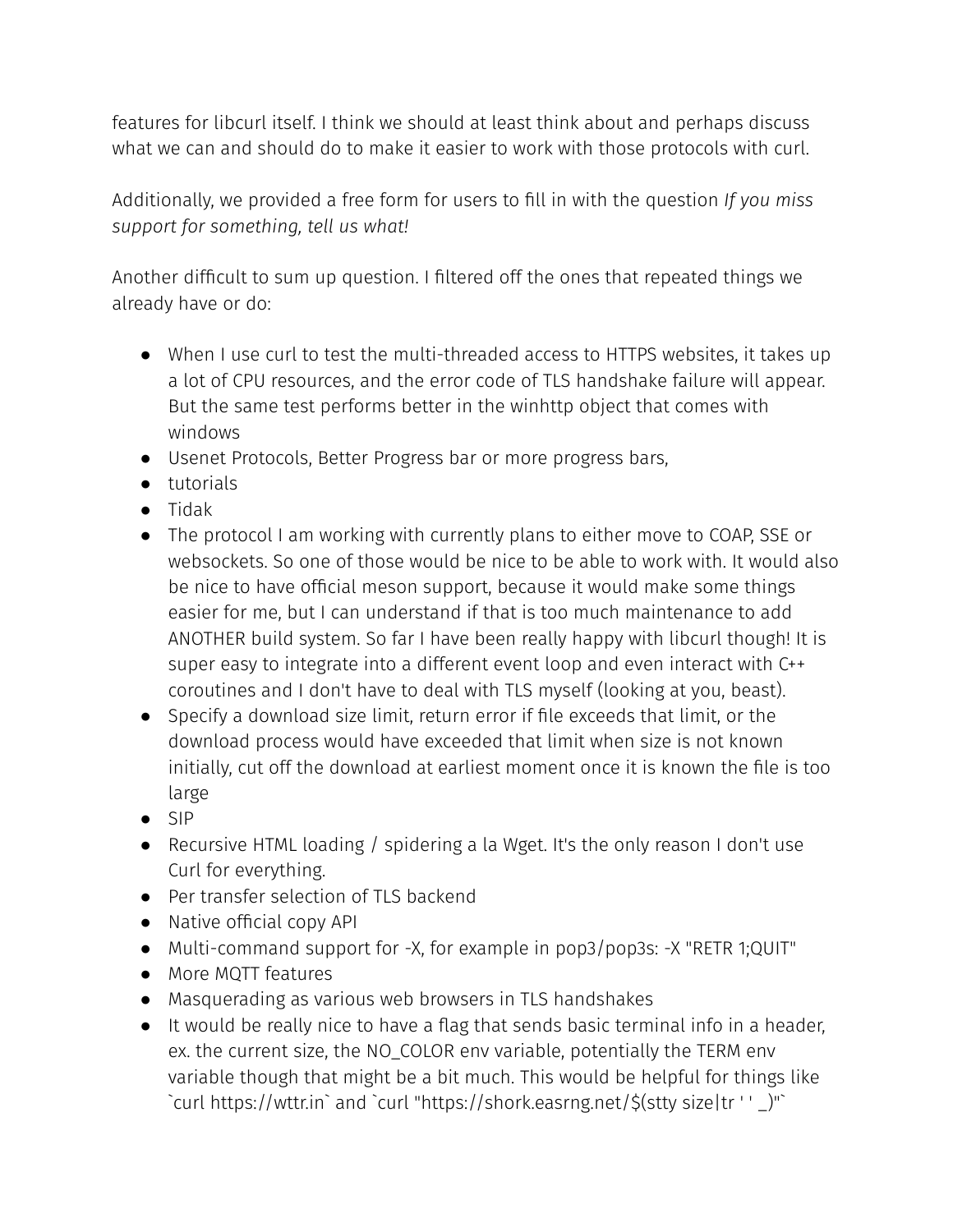- I'd be very interested in better embedded support (bare-metal, or at least easier bring-up on new/obscure OSes)
- https by default
- Easier handling with PUT requests. As for now, the only option to create the PUT method is '--upload-file' but sometimes the PUT method don't need a upload file
- Debugging SSL connection errors
- curl --libcurl code generation that is known to be secure, that works in most cases, and that works across older versions of libcurl too. And comprehensive documentation for curl --libcurl that explains what exactly the generated code does (like is it secure by default?).
- "As a monitoring service builder (updown.io) one thing I would be interested in is more details about all requests, especially during redirects. For example timings for all requests instead of the sum, intermediary URLs. I could do that by implementing the redirect myself but then I risk having a much more brittle implementation :)
- Also something else interesting in my case would have been to be able to query without SSL validation (-k) but still know about the SSL error we would have gotten without the flag, get the certificate, etc. I had to implement this by running another separate test with the ruby http client."
- Access to underlying libssh2 errors in libcurl. For example, if a public key file cannot be decrypted, you can only get that information from the debug logs. The error code returned by curl does not help.
- 0-RTT/early-data, aria2-style multi-protocol and simultaneous-connection downloading, toolchain-level hardening measures (CFI, shadow call stacks), support for certificate revocation lists, Oblivious DoH.
- --xattr should set more attributes like creation date, download date, sha256 of the file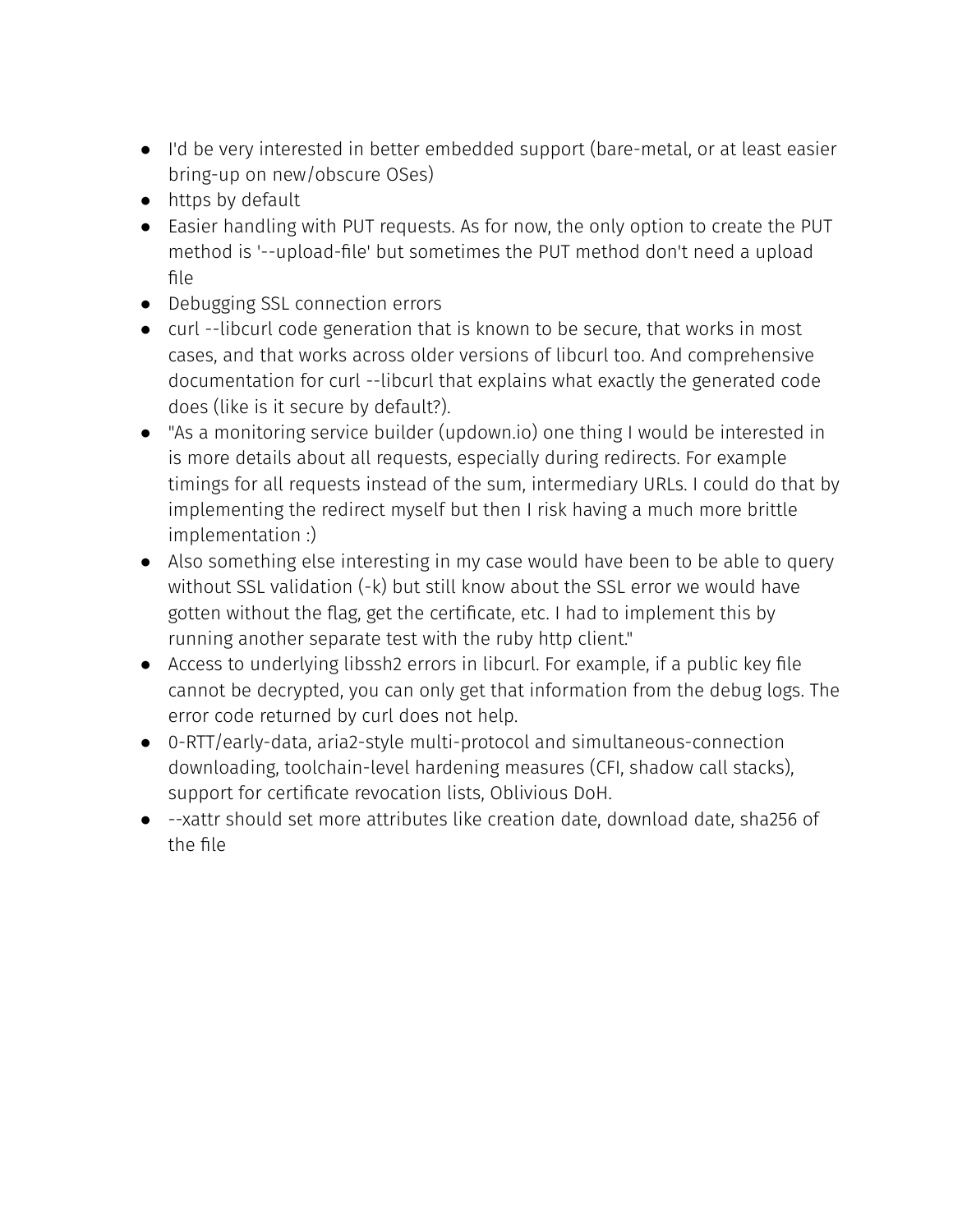## Which of these APIs would you use if they existed in libcurl?

The distinction here between the previous question is that this is clearly a libcurl question. About APIs provided to applications using libcurl.

| JSON generation/parsing                                        | 58.2% |
|----------------------------------------------------------------|-------|
| Establishing a websocket connection                            | 45.6% |
| A read()/write() style API for downloading and uploading       | 27.0% |
| Server-side support library for HTTP(S)                        | 24.0% |
| HTTP Content-Disposition header parser/helper for applications | 19.4% |
| Pluggable async DNS resolver                                   | 14.8% |
| Per-multi bandwidth limitation settings                        | 9.1%  |

I highlighted the WebSocket alternative at 45.6% here as this is now work in progress. In previous years, "header parsing/extracting" rated very high and as a direct result from that we have since introduced a header API to libcurl.

It is not clear to me exactly what the JSON API would do, but I think it might be worth exploring what we can do for such users seeing so many users believing they would have use for it!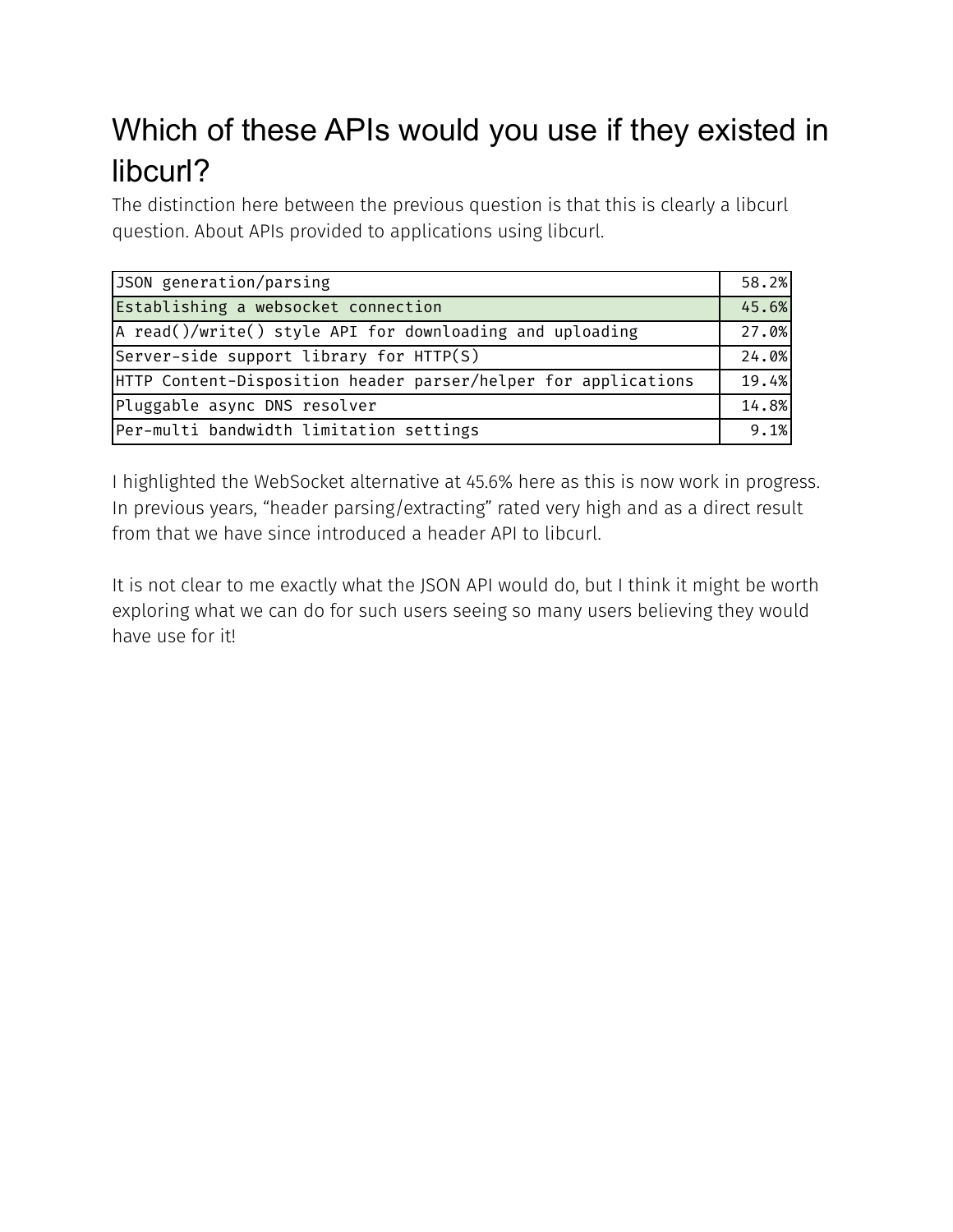## Which question would you like to see in this survey next year?

Some good alternatives among the 20 provided suggestions. Not sure any of them will actually make it:

- Would you like to see any of the defaults changed?
- Which QUIC/h3 backends do you use
- what categories of software do you use that use libcurl
- Which many curl build options can deprecated
- What's your use case for curl? I don't use it to transfer files, but for debugging Http requests/responses, TLS and to explore APIs without writing code. I wonder what other people use curl for?
- Questions regarding features that might be dropped in the near future could provide some insight if somebody still depends on those features.
- Perhaps something along the line of which area/fields they use (lib)curl? E.g. embedded, medical, defense, maritime, aerospace, space, vendoring/including into other OSS projects, ... (multiple choice)
- Is there a long standing bug that you'd like to see fixed? If so, describe.
- How, specifically, would you improve an area you marked as one of the "curl project's worst areas" above? (open ended answer)

## Anything else you think we should know?

Very open-ended. We got 79 responses.

Most of them were different ways of saying thank you or repeating suggestions already filled in in other sections. Here are some of the rest that stood out:

- One thing I found a bit tedious recently when I upgraded from 7.50.3 to 7.68.0 is scanning through all the changelog to find what could impact me
- Mandatory github 2FA by the end of 2023 is a no-go condition for me.
- It's hard to stop making features when a project gets really mature, because that's about the only big things that need to be done. Sometimes, I worry that the project might have reached its peak and adding additional features might degrade the quality of the project. I have nothing tangible on curl as features are very much analyzed before being integrated, but it's a pattern I have seen multiple times, especially with open source projects.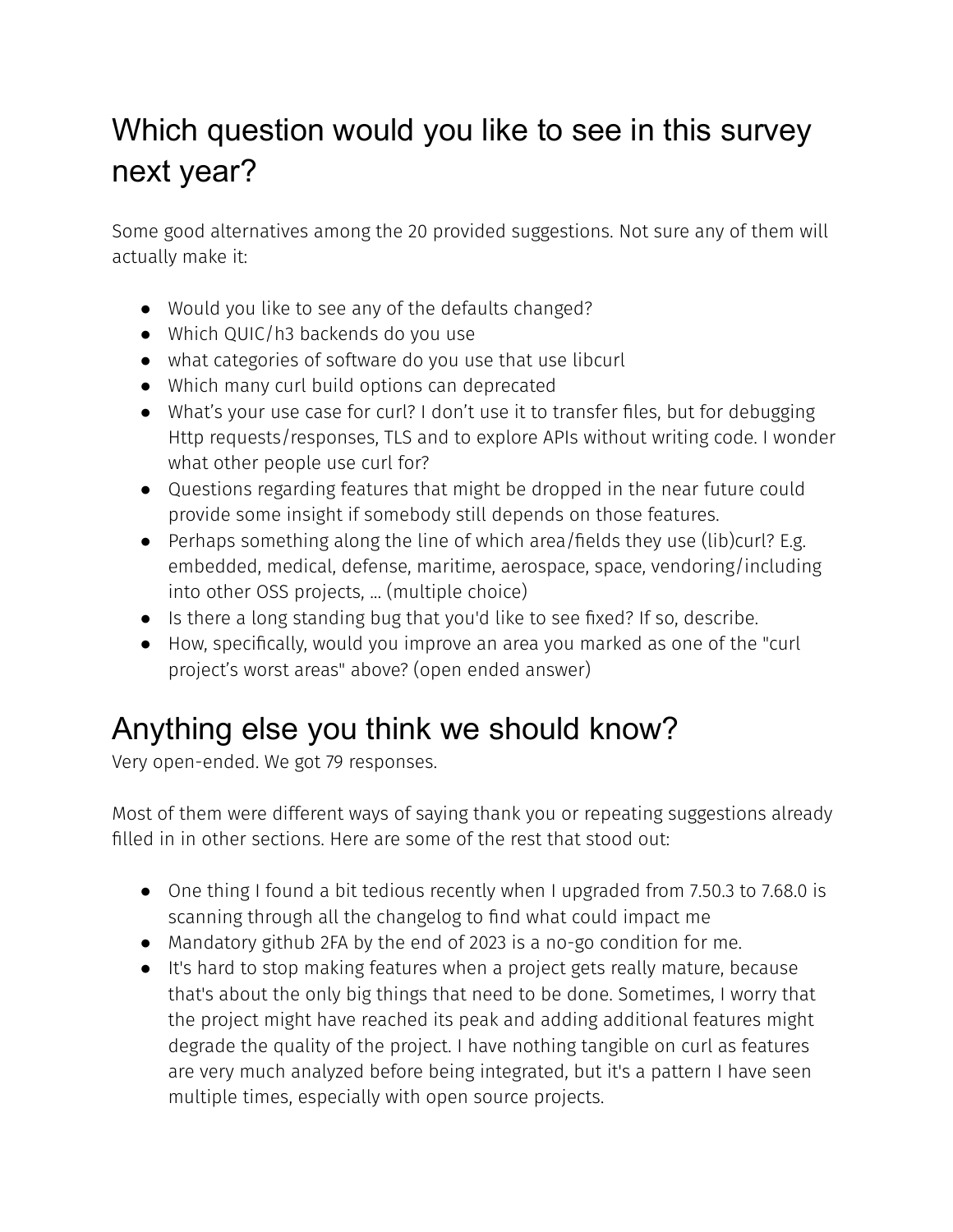- I think -R and --xattr should be the default
- I saw that after some version curl doesn't ship with certs and instead of throwing a ssl certificate error it can throw hey we removed certs from binary go figure out and a link to docs about it
- I feel some answers on the mailing list by Daniel seem overly abrasive to people who maybe don't quite understand or grasp some aspect of what or why Daniel holds strong views on. It is uncomfortable to read some of his responses even when I understand some of his frustration or that the other party isn't necessarily communicating well. I think setting a response aside for a bit and re-reading and editing later to reduce emotion might help, but IDK, e-mail is hard and these forms of communication breed stronger responses than would be given in face-to-face encounters.